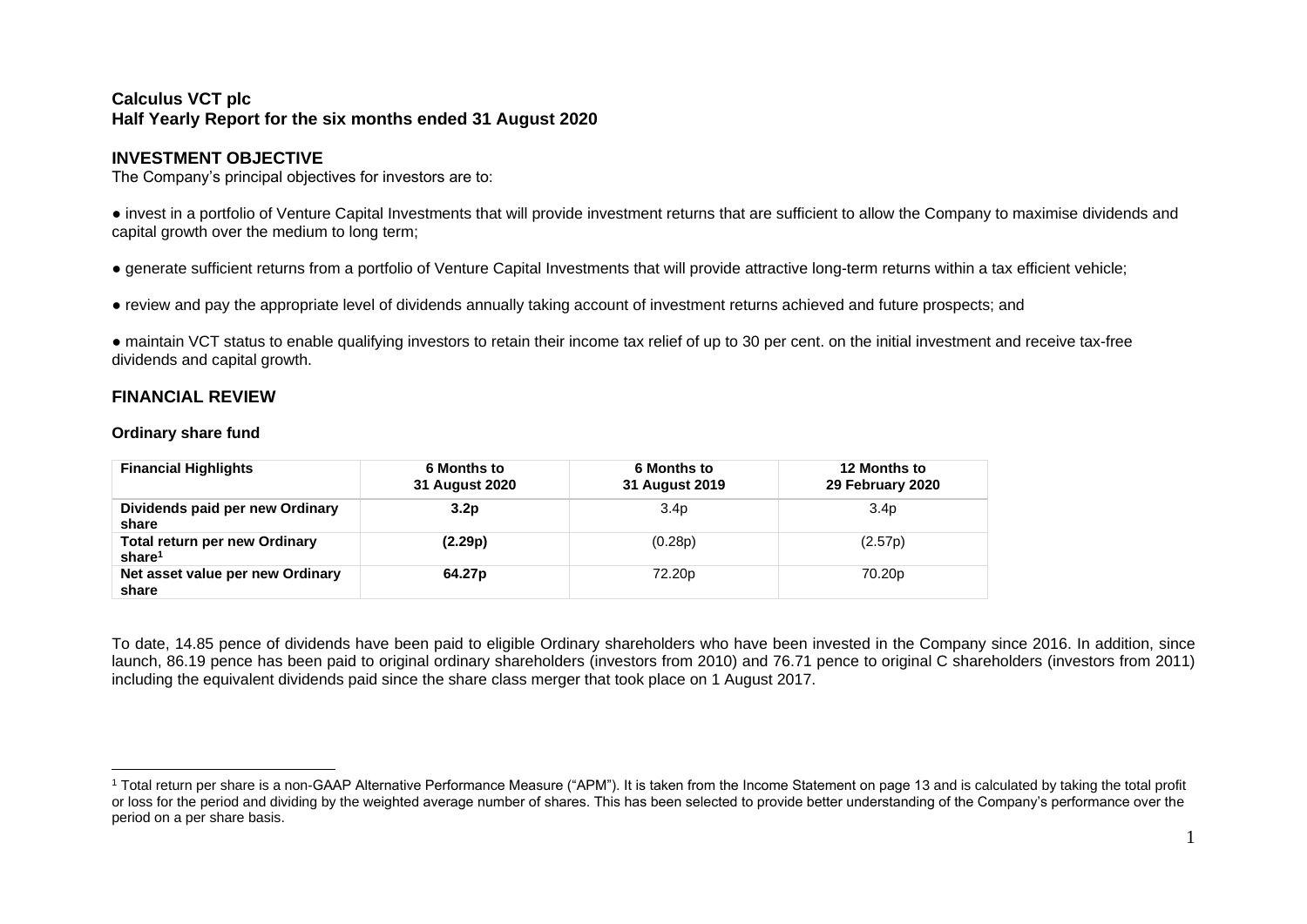# **CHAIRMAN'S UPDATE**

I am pleased to present your Company's results for the 6 months to 31 August 2020.

#### **Performance summary**

The dominant story for the VCT over the past six months has been the impact of the COVID-19 pandemic on portfolio companies and on the economies and markets in which they operate.

At the time of preparing the annual accounts to February 2020, it was judged that the primary impact of the pandemic on the value of the portfolio took place in March after the year end when the country went into a 'lockdown'. As a consequence, the portfolio was written down at the end of March by approximately 5.1 pence per share or approximately 7%. This was largely in line with our peer group where write downs ranged from 6% to 29% (Source: Wealth Club). The Company benefited from having a relatively large cash balance at the start of the lockdown. The write downs took into account the lack of visibility over future trading prospects at the time, an expected slowdown in the conversion of sales leads, the evident disruption in supply chains and in the sales and implementation process and general concerns about future funding prospects for pre-profit companies.

Despite the ongoing uncertainty around the COVID-19 pandemic and the continuing challenges it presents, the Board is pleased with the resilience of the Company's portfolio and the positive uplifts in the valuations of some portfolio companies. Since the February 2020 year end, the NAV per share has twice been revalued, initially to 65.1 pence as at 31 March 2020 and then to 67.01 pence as at 31 May 2020. As of the 31 August 2020, the NAV per share is 64.27 pence. The decrease from May 2020 to August 2020 is attributable to the dividend of 3.2 pence per share paid in July 2020.

The impact of the economic challenges caused by the pandemic on the NAV since the financial year end has been mitigated due to several factors:

- the Company has been shielded to a degree by holding a significant portion of its assets in cash; and
- although some portfolio companies have been adversely affected by the impact of COVID-19, such as investments in the leisure and energy sectors, the valuations of investments in several life sciences companies have benefited from a general rerating of the life sciences sector and, more specifically, by developing products to aid the fight against COVID-19. A few examples are cited below.

At the start of the pandemic Genedrive, a molecular diagnostics company, pivoted part of its resources to develop the Genedrive 96 SARS-CoV-2 Kit which is now CE-IVD marked and available for sale across the European Union and the UK. As a result of the increases in Genedrive's share price, the Company's NAV has increased by £257,000 since February 2020. Similarly, Mologic a developer of rapid diagnostic technologies, has produced a "triple antibody" test will provide health professionals with an accurate indication of the presence of IgA, IgM and IgG COVID-19 antibodies within 10 minutes. Mologic has seen an increase in value of 311 pence per share since the February 2020 year end, increasing the Company's NAV by £48,000.

Open Orphan Plc, a pharmaceutical services company, is mobilising its in-house capabilities and clinical trials expertise to address the Coronavirus pandemic. It has commenced the world's first human Coronavirus challenge study model. As a result, Open Orphan has enjoyed an uplift in share value of 160% since February 2020 improving the NAV by a further £24,000.

The Company's holding in Oxford Biotherapeutics has also shown an increase in value of £251,000 as commercial progress and the signing of collaboration deals with big pharma companies have eased concerns over future trading and funding prospects.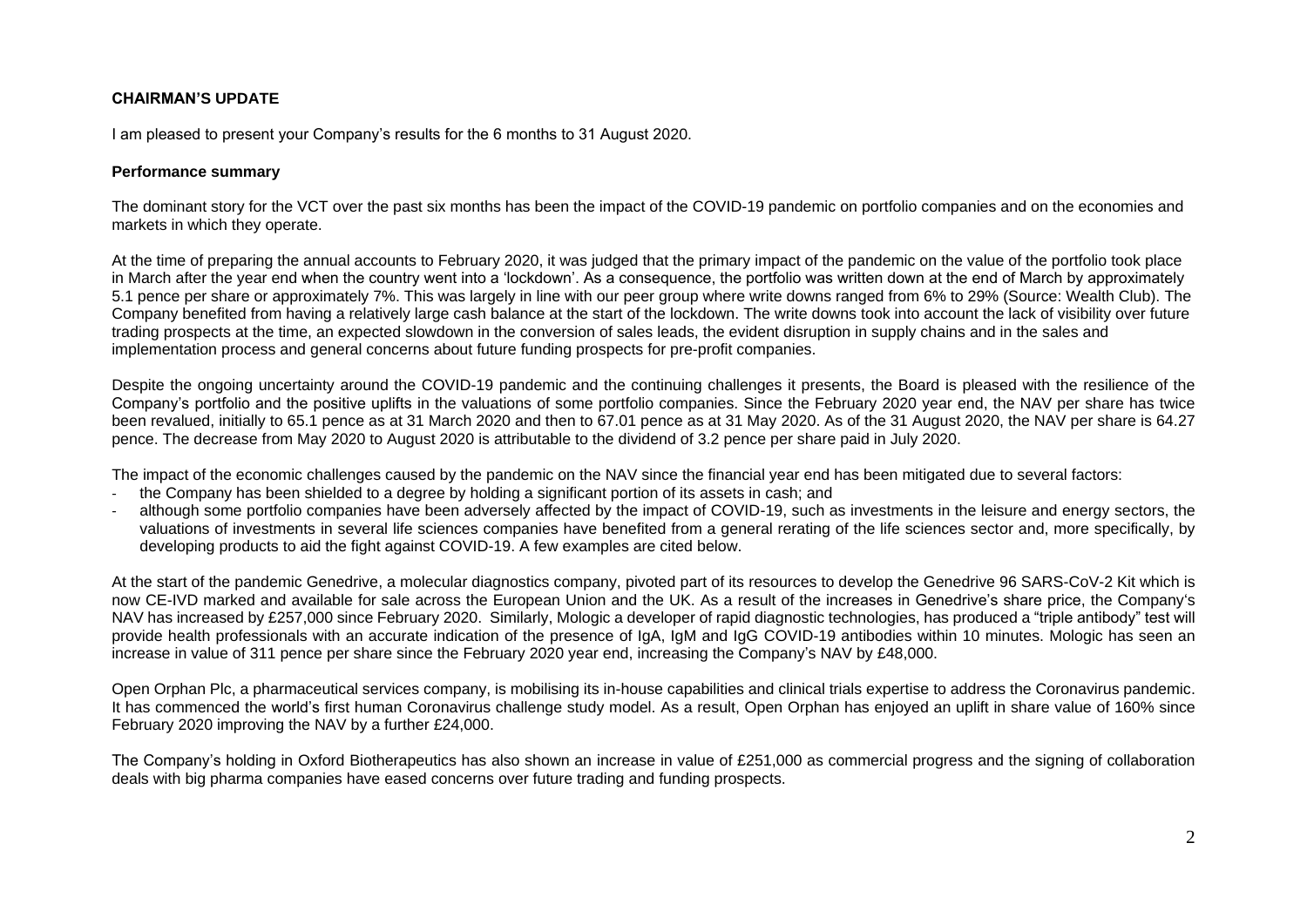Although there has been a strong uplift in the value of several of our portfolio companies, others have been impacted by the economic downturn as a result of COVID-19. WheelRight, a tyre pressure management company has seen its share value decreased by 40%, adversely impacting the NAV per share by 0.25 pence and Evoterra, an alternative and traditional energy provider has seen a decrease of 50% in its share price because of weakness in the oil market and some operational challenges resulting in a reduction of 1.34 pence in the NAV per share since February 2020.

The priority of the Board is to give support to the existing portfolio where it is needed and appropriate, whilst also taking advantage of new business ideas which are proving resilient to the current pandemic. A prime example of this is Calculus VCT's investments in the media and entertainment industry where demand for premium content is driving sustained long term growth. As customers change the way they consume content, streaming giants such as Netflix, Disney and Amazon Prime Video are seeing subscriptions increase exponentially. The Company believes it is well positioned to take advantage of this market through several of its investments in the creative content sector which are supplying product to a global industry.

In the period to 31 August 2020, five new investments were made on behalf of the qualifying portfolio:

| Date on investment | <b>Name of Investment</b>      | <b>Location</b> | <b>Sector</b>       | <b>Amount of Investment</b> | <b>Percentage of</b><br>ownership by VCT | <b>Percentage of</b><br>ownership controlled<br>by investment manager |
|--------------------|--------------------------------|-----------------|---------------------|-----------------------------|------------------------------------------|-----------------------------------------------------------------------|
| <b>April 2020</b>  | Maze Theory Limited            | London          | Media               | £380,000.00                 | 7%                                       | 12%                                                                   |
| May 2020           | Rota Geek Limited              | London          | Software & Services | £530,000.00                 | 2%                                       | 7%                                                                    |
| <b>June 2020</b>   | Wazoku Limited                 | London          | Software & Services | £120,000.00                 | 2%                                       | 15%                                                                   |
| <b>June 2020</b>   | <b>MIP Diagnostics Limited</b> | Bedfordshire    | MedTech             | £300,000.00                 | 5%                                       | $0\%$                                                                 |
| August 2020        | Maven Screen Media<br>Limited  | London          | Media               | £798,000.00                 | 9%                                       | 15%                                                                   |

In the period to 31 August 2020, £95,000 was received from the redemption of loan stock from Solab Group Limited.

We believe the portfolio is well positioned to continue to provide long term growth to shareholders and that our Investment Manager is similarly positioned to exploit these opportunities.

Further information can be found on new investee companies Maze Theory Limited, Rota Geek Limited and Maven Screen Media Limited in the Investment Manager's Report.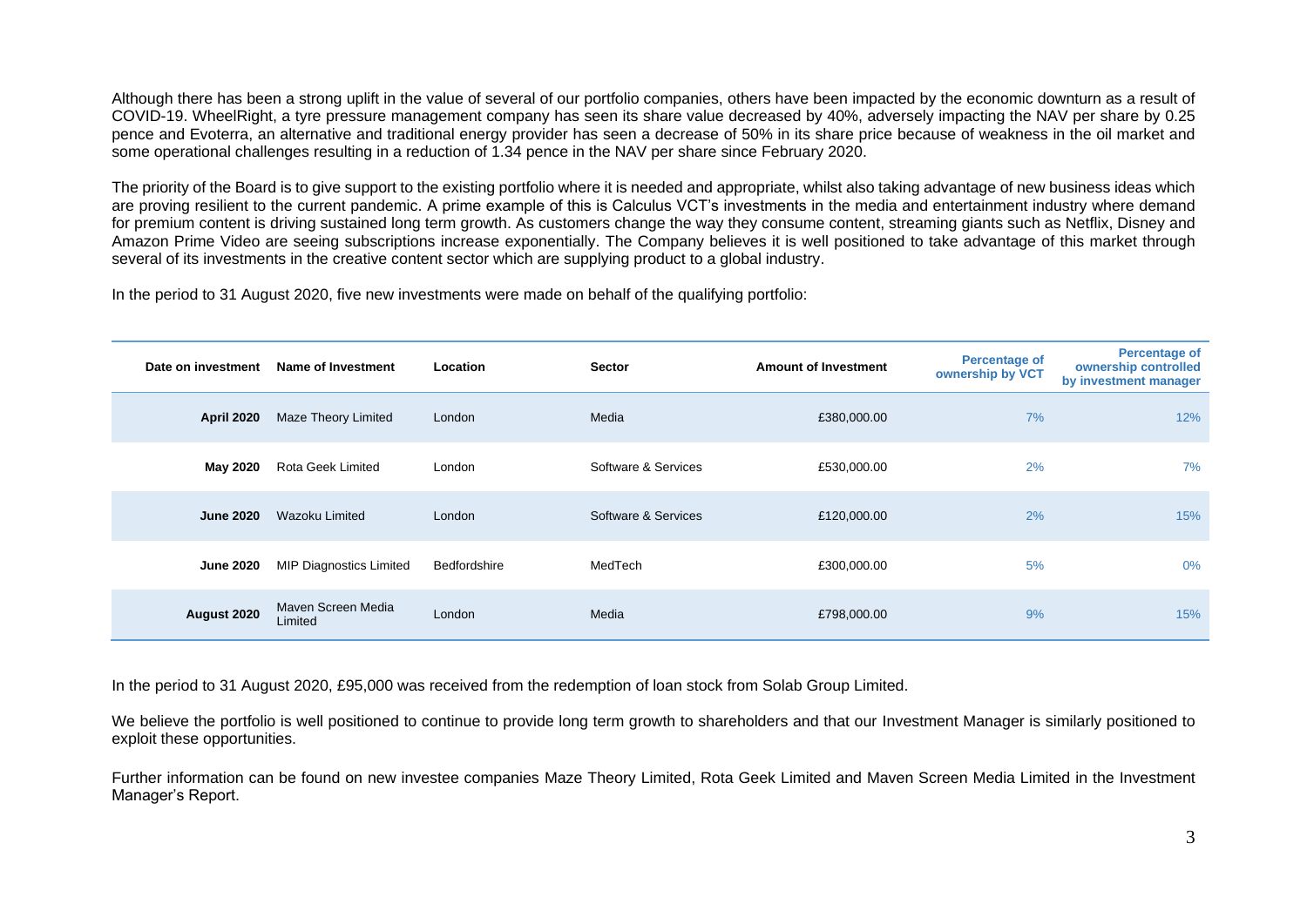# **Buybacks**

During the period, the Company bought back and cancelled 22,127 Ordinary shares. The Company continues to review opportunities to carry out share buybacks at a discount of no greater than 5% to NAV.

# **Dividends**

As mentioned above, a dividend was paid on 31 July 2020 of 3.2 pence per eligible Ordinary share.

# **Board composition**

Following the July 2020 AGM, Kate Cornish-Bowden stepped down from the board after 9 years of service, The Board would like to thank Kate for her invaluable contribution as a member of the Board and Chair of the Audit Committee. On the same date Janine Nicholls was appointed as a non-executive director and will also Chair the Audit Committee. Janine is a chartered accountant with over 20 years' experience in private equity across investment, operations and governance roles. The Board is pleased to welcome Janine to the Company.

# **Ordinary share issue**

The offer for subscription for Ordinary Shares that opened on 24 September 2019 and closed on 3 September 2020 received aggregate subscriptions from the issue of Ordinary shares of £4.7 million. On 8 September 2020 a new prospectus was launched for a further offer for subscription for Ordinary Shares, with the shares to be issued in the 2020/21 and 2021/22 tax years.

Janine Nicholls invested £15,000 under the offer and had 22,566 shares allotted in July 2020. Janine's shares were acquired on the same terms as the shares subscribed for by other investors in the offer.

#### **Developments since the period end**

In August 2020, Cornerstone acquired FXPress Payments Services Ltd ("FXPress"), a FCA authorised fintech business focused on providing foreign exchange trading services to small and medium enterprises ("SMEs"). The acquisition was effectively a reverse takeover by FXPress and was completed for an all share consideration. FCA approval was granted in early September and a series of resolutions were passed on 2nd October to prepare the company for an AIM market listing, including the re-designation of the company's five classes of ordinary shares into a single class of ordinary shares, a 1 for 100 share consolidation and name change to Cornerstone FS Plc. The company's share price has been adjusted to reflect post-acquisition value accordingly. Following the acquisition and the disposal of Cornerstone's current business, the company's strategy is to build a significant business in the provision of international payment services for SMEs. Preparations for the IPO are well underway, with Admission to AIM targeted for early December.

On 3 September 2020, the Company issued 800,356 Ordinary Shares under the prospectus approved on 24 September 2019. The Company subsequently launched a new offer on 8 September 2020.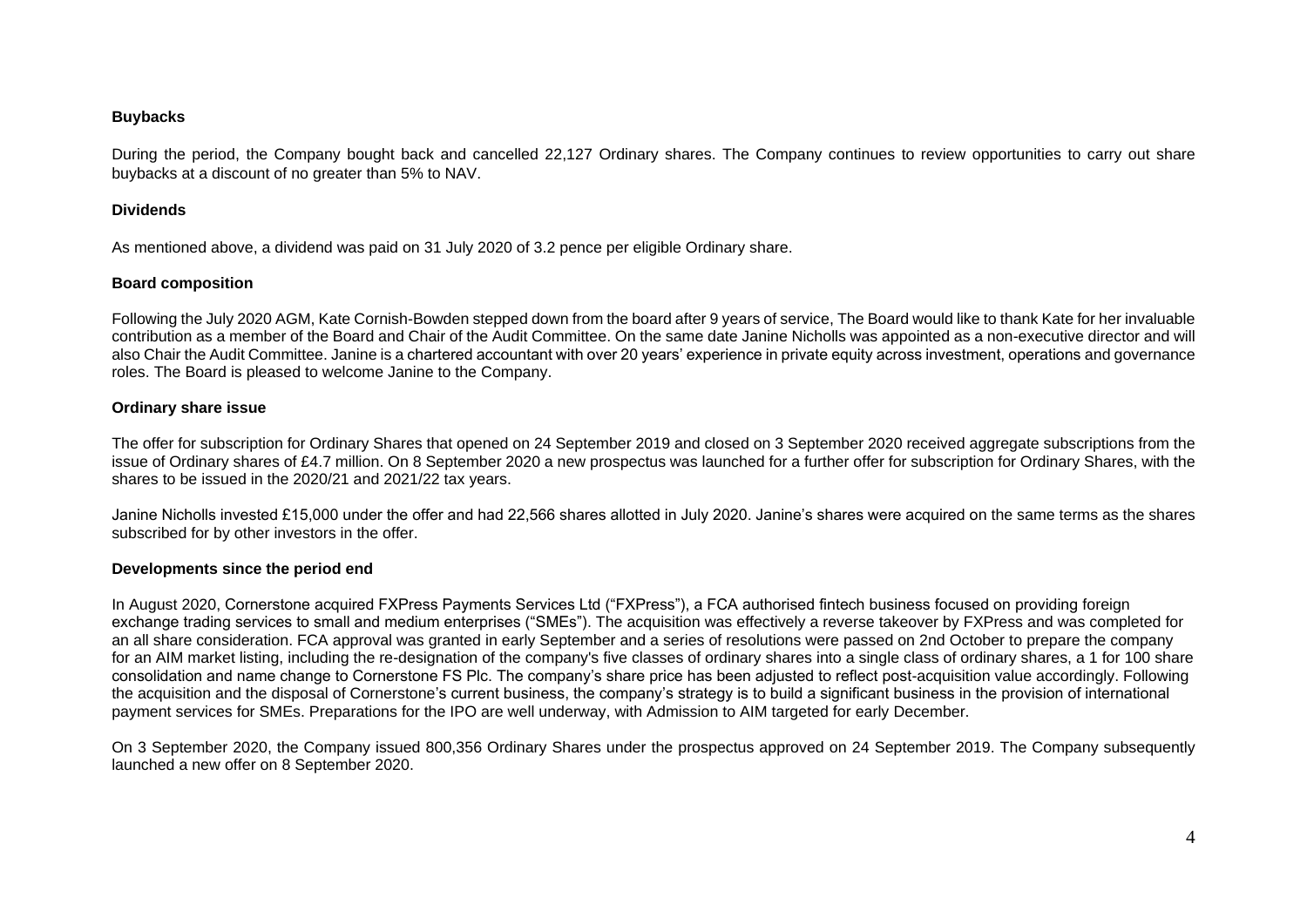In September 2020 the Company invested £648,000 in Home Team Content, a film and TV production company founded by two of the U.K.'s most exciting young producers, Dominic Buchanan (BAFTA, Royal Television Society and Peabody Award-winning "The End of The F\*\*\*ing World") and Bennett McGhee (Berlin film Festival's 2020 FRIPRESCI winner, "Mogul Mowgli"). Home Team's intention is to identify and develop under-represented creatives and nurture exciting voices – primarily, but not restricted to, filmmakers of colour and women filmmakers of all ethnicities, through interactive as well as traditional film and TV platforms.

On 14 October 2020, the Company invested £620,000 in Thanksbox Limited. Thanksbox Limited whose trading name is "Mo" provides proprietary technology to help organisations to improve employee engagement and satisfaction and to reduce employee churn. Mo's core product, "Moments", is an intra-company social media platform that builds awareness of employees' achievements at work. The company has built a strong product and now works with 20+ customers, including well known organisations such as SHL and William Hill.

Other than mentioned above, there have been no material developments since the period end.

#### **Future prospects**

Looking forward, the pandemic continues to cause widespread uncertainty about trading prospects and the national and international economies. Your board and our Investment Manager continue to keep a watchful brief over developments and our investment manager is working closely with our portfolio companies. In terms of the main focus of our current investment strategy, B2B technology, healthcare and life sciences and media, all of these sectors have shown robustness despite the economic climate and are all key growth areas of the UK economy. We look forward with a combination of caution and optimism.

Jan Ward Chairman 23 October 2020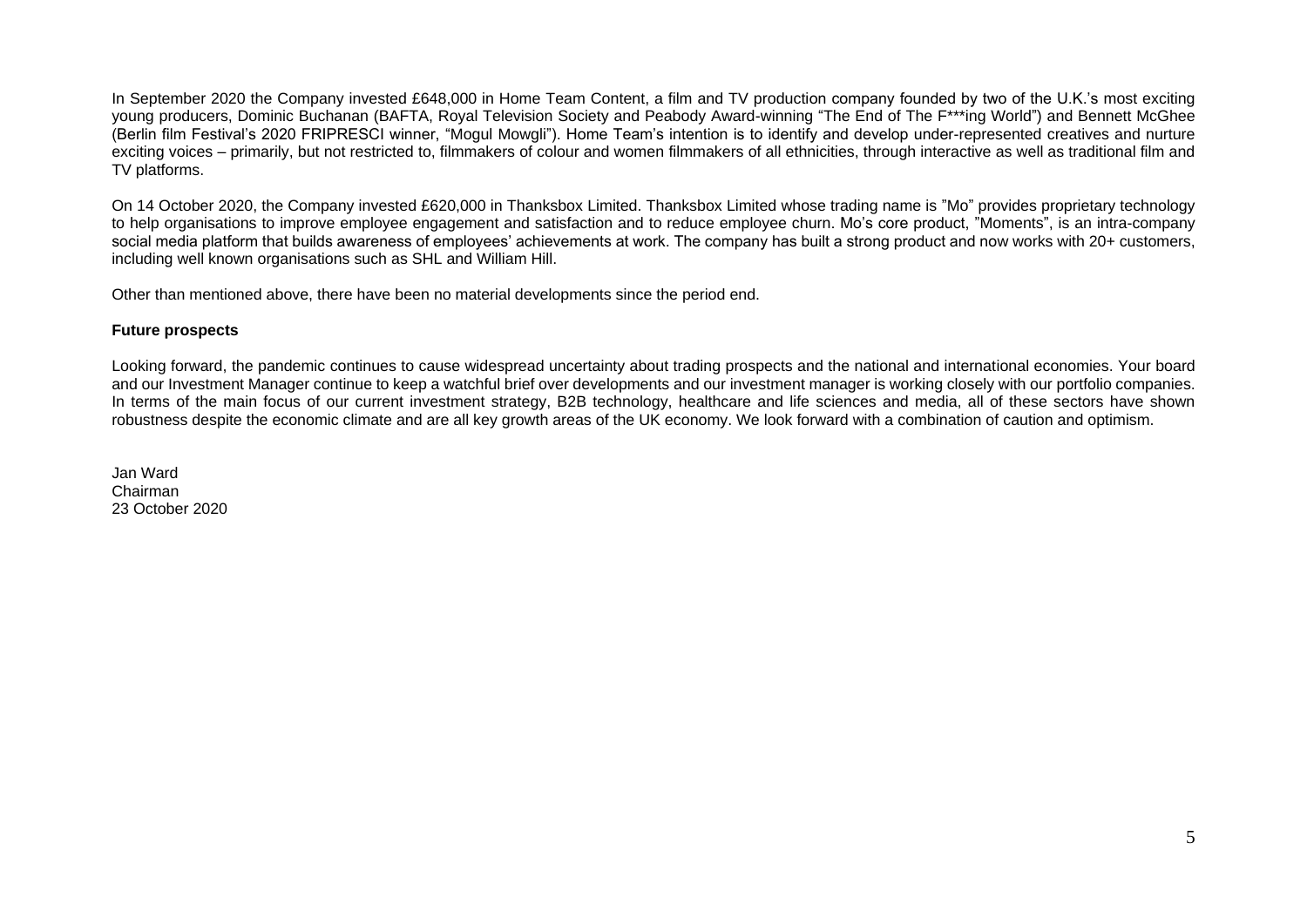# **INTERIM MANAGEMENT REPORT**

#### **Venture Capital Investments**

#### **Portfolio developments**

Calculus Capital Limited manages the Company's portfolio of venture capital investments. In general, Calculus Capital prefers investments to be of a sufficient size to enable them to play an influential role in helping the investee companies develop. Investments by the Company are primarily in equity, but may also be by way of loan stock and/or preference shares which provide income to assist in paying dividends and provide a measure of risk mitigation.

As at 31 August 2020, the portfolio had 33 Qualifying Investments. An update on some of the portfolio's top investments has been provided below.

#### **Technology**

# **Blu Wireless Technology Limited (BWT)**

BWT is a key player in the development of high frequency (mmWave) wireless communication, which allows for multi-gigabit per second data transfer with low latency and has been heralded as the future for ultra-fast wireless technology. Key markets include providing reliable high-speed connectivity for high speed trains and vehicles; fixed wireless access (FWA) to provide fibre-like speeds without the requirement to lay cable; and military applications.

BWT is significantly advanced in its contracts to provide high speed connectivity on the South West and West Coast franchises. In 2020, BWT won a further contract from UK Government to support the NHS in Liverpool in a healthcare testbed which could be rolled out in other areas. BWT has raised a further £1.8m equity from shareholders in 2020 and is expecting to close £1.2m in the form of a UK Government Future Fund convertible (of which UK Govt is providing £0.5m).

#### **Fiscal Technologies Limited (Fiscaltec)**

Fiscaltec's proprietary software analyses an organisation's financial transactions and supplier contacts, providing an independent overview of the effectiveness of the processes and controls encompassing spend. Its NXG Forensics® enterprise solution provides continuous protection through transactional risk analysis, supplier risk profiling, anti-fraud controls and ongoing reporting. The ongoing reporting element delivers detailed insight and flags unusual or high-risk payments before each payment run is released. These unusual outgoings include duplicates, fraudulent and erroneous payments. Fiscaltec targets companies and organisation which typically have more than £100m in annual revenues and current customers include BAE Systems, Kent County Council, KFC and Mitchells & Butler. The company's technology platform is cloud based and so has continued to protect customers' accounts payable spend as normal. Whilst the lockdown has added complexity to the signing of contracts and on-boarding of new customers, the move to remote working by many accounting departments has added new risks around the accounts payable function and created a number of new opportunities for Fiscaltec.

#### **Rota Geek Limited (New Investment)**

Rota Geek is a data-driven workforce management company which uses cloud-based technology and automatic scheduling to help multi-site businesses manage and schedule staff to meet demand, drive efficiency and reduce costs. The software uses machine learning to identify patterns unnoticed and its apps make it easier for staff to swap and cover shifts and know when they are working. Rota Geek has established a strong position in the UK retail sector, working with High Street names such as Prêt a Manger, The Perfume Shop, Dune, Pets at Home and O2. The service is also expanding into healthcare. During the COVID-19 pandemic the company offered a three-month free trial of the software to the NHS. The offer attracted significant interest from NHS hospitals and Trusts and was implemented across hospitals nationwide. In May 2020, Calculus invested £2.0 million as part of £6 million new investment round, alongside existing investors, including Mobeus.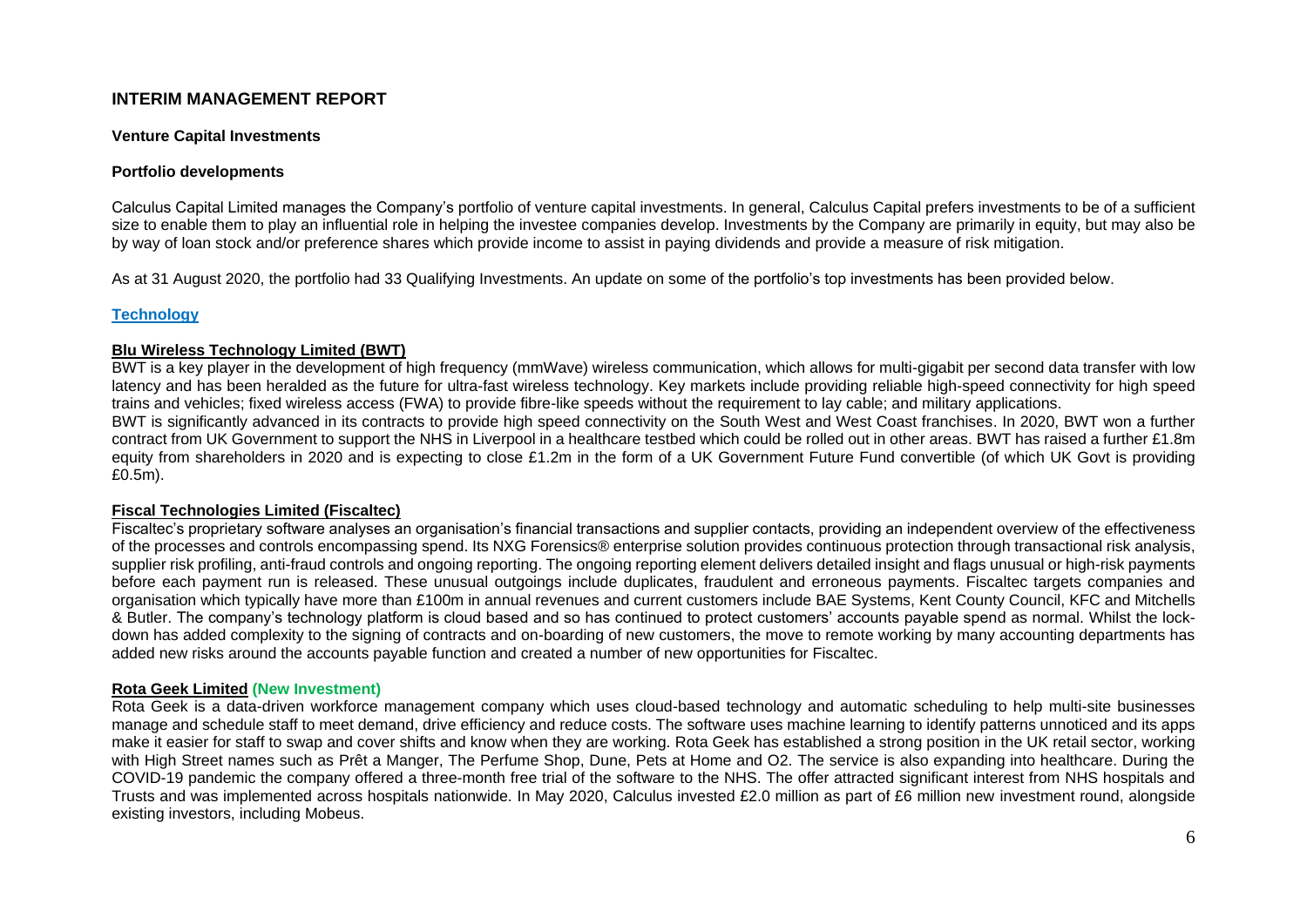#### **Wazoku Limited (Follow on Investment)**

Calculus VCT invested £300,000 in Wazoku Ltd in April 2019 as part of £2.5m investment round. Wazoku has developed a market leading platform and suite of support services to enable firms to innovate at scale. The core product, Idea Spotlight, is a Global Home for Ideas. It is a customisable off-the‐shelf solution offering collaborative idea management modules to meet the diverse set of innovation requirements that global businesses have. In 2020, Wazoku expanded into the US by acquiring the assets of Innocentive, which allows its clients to develop ideas using open innovation, crowdsourcing from Innocentive's network of nearly 500,000 solvers. Calculus VCT invested a further £120,000 in June 2020 a part of a £1.1m round. Wazoku has an impressive client list including John Lewis, Aviva, Barclays, HSBC, UK MoD, Enel, and Bristol-Myers Squibb.

#### **WheelRight Limited**

WheelRight has developed a drive-over sensor plate to measure the pressure of a vehicle's tyres (as well as axle weight), together with a strobe-based camera array to measure each tyre's tread depth and identify external defects. Following a successful trade show in Atlanta at the end of February, Snider (a client and investor) placed an order for an additional 10 units. The subsequent onset of COVID-19 and the effective closure of the US market saw the postponement of the planned manufacturing and installation schedule of Snider's additional 10 units. All key employees have now returned to the company's headquarters and manufacturing has commenced on the first half of Snider's additional order, with completion and shipping expected in mid-September. Manufacturing of the second half of Snider's order is expected to commence in October, with completion and shipping expected in late November. While the timing of COVID-19 has been particularly unfortunate for WheelRight, the positive commercialisation outlook remains once market normality returns.

#### **Healthcare**

# **C4X Discovery Holdings PLC (C4XD)**

C4XD is a drug discovery and development company that uses cutting-edge technology to design and create drug candidates. C4XD has programmes across a number of therapeutic areas including inflammation, neurodegeneration, immune-oncology and diabetes. C4XD's licensed candidate, a non-opioid drug for the treatment of opioid use disorder has potential milestones for C4XD of up to \$284m beyond the \$10m payment received in 2018, has commenced a Phase 1 clinical trial. This is anticipated to complete by the year end. There has been continued progress across C4XD's proprietary portfolio of 11 drug discovery programmes in multiple therapeutic areas. In May 2020, C4XD raised £1.6m in a placing on the AIM market.

# **MIP Diagnostics Limited (MIP) (Follow on Investment)**

MIP Diagnostics is a nanotechnology company. MIP has developed a proprietary process for the manufacture of synthetic polymer alternatives to antibodies, known as Molecularly Imprinted Polymers (MIPs) and nanoMIPs. The company develops and manufactures synthetic affinity reagents – small molecules that are designed to bind to specific target molecules for detection, purification or extraction purposes. The robust nature of MIPs and nanoMIPs make them ideal reagents for a wide range of applications including point-of-care diagnostics and in field-based testing the company has already secured a number of development contracts to licence the company's technology for commercial use. The Company invested £200,000 in MIP in October 2018 with a further £300,000 in June 2020 as part of a £5.1 investment round led by Downing Ventures (£1.4m) and BGF (£2m). The fundraise will support the business as it continues to build its in-house R&D team as well as invest in commercial resources and scaling-up of manufacturing capacity. The global market for antibodies and antibody alternatives is growing rapidly (value is c.£85bn) and has been accelerated by the current COVID19 pandemic, creating a sizeable demand for MIP Diagnostics to apply its innovative approach and expertise within the IVD and life sciences industry.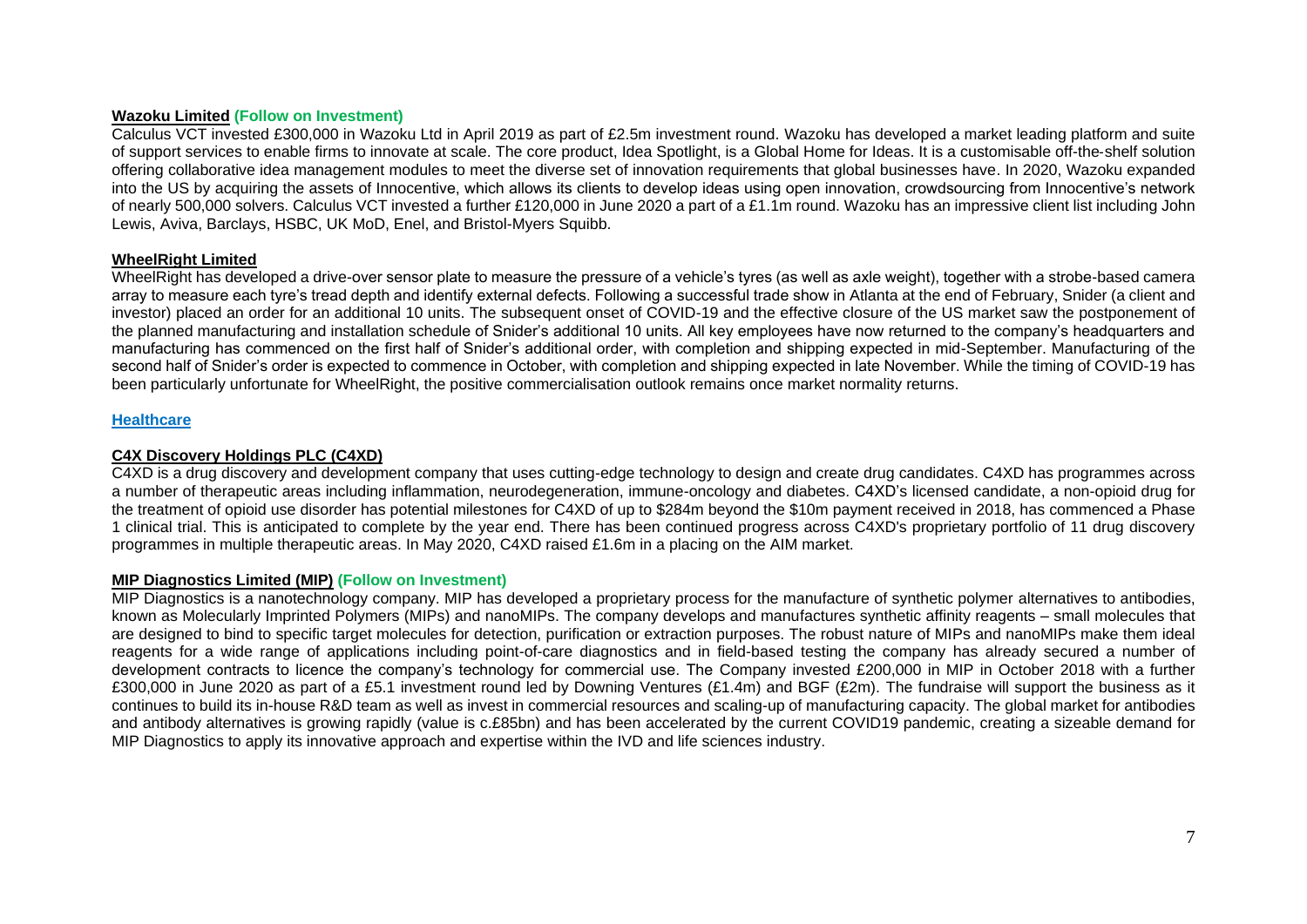# **Oxford BioTherapeutics Limited**

Oxford BioTherapeutics (OBT) is a clinical stage oncology company committed to the discovery and development of novel therapies for various cancer types. OBT has a strong pipeline of immune-oncology (IO) therapies, whixch are used to re-engage and recruit the body's immune system to attack cancer cells, therefore providing targeted treatment strategies to patients most in need. Moreover, OBT has two unique development platforms to support the discovery of novel therapeutics. OBT has agreed multiple development deals, including with Italy's largest pharmaceutical company, The Menarini Group, as well as German pharmaceutical company, Boehringer Ingelheim (BI). In January 2020, OBT announced the initiation of the dose-escalation portion of its US Phase I trial for OBT076, an experimental treatment for women with high-risk HER2 negative breast cancer, as well as other solid tumours expressing this target antigen. The trial developed slower than anticipated during the global lockdown measures. OBT recently announced the progression of the first bispecific oncology drug candidate, developed under the collaboration with BI, into Phase I clinical trials. Subsequently, a second collaboration with BI to discover additional selective candidates for strategic cancer indications has been agreed. OBT will receive an upfront milestone payments and full-time equivalent funding for its activities.

# **Media**

#### **Maven Screen Media Limited (Maven) (New Investment)**

Maven Screen Media (Maven) is a leading media and entertainment development and production company, founded by experienced producers Celine Rattray and Trudie Styler. The founders have established track records for producing award-winning, commercially successful films with worldwide reach and top-tier talent attached. Their productions have launched and received prizes at Cannes, Sundance, and TIFF Film Festivals as well as Oscar®, Golden Globe, BAFTA, British Independent Film, and London Critics Circle Awards. Specifically, Maven recognises that women are underrepresented both in front of and behind the camera and is therefore dedicated to increasing representation of female content creators and female-centred stories. In August 2020, Calculus invested £2.05 million, which will support the company's multi-platform strategy: to maintain a strong film slate and expand into television and digital content (exploiting the explosion in the market for short-form digital content).

#### **Maze Theory Limited (New Investment)**

Maze Theory is a digital entertainment studio focused on the creation and development of immersive entertainment. Maze Theory draws on its team's experience of animation, games development, film production and storytelling to produce the best immersive experiences across multiple platforms, including Virtual Reality (VR), PC, Console and Mobile. Maze Theory has established itself in the market with the launch of its first VR game – "Doctor Who The Edge of Time", which was released in November 2019 for PlayStation (PSVR) and Oculus Rift headsets, before also launching on Oculus Quest headsets in January 2020. The company is currently in the early stages of developing its next VR game, "Peaky Blinders - The King's Ransom", which is due for release in late 2021. In April 2020, Calculus invested £1.1 million, which will be used to support additional recruitment to scale up the team, as well as to expand and develop the internal development slate.

#### **Raindog Films Limited**

Raindog Films is a UK-based independent production company, co-founded in 2012 by Oscar-winning actor Colin Firth and former Chairman and CEO of Sony Music UK and Chairman of the Brit Awards, Ged Doherty. Raindog has produced an award-winning slate of premium filmed entertainment and has established itself as a leading producer of important films. Raindog has an extremely talented team with impeccable connections, providing the ability to attract the best talent to work on projects. The team has been bolstered by the addition of writer/producer and award-winning researcher Trish D Chetty. In February 2020, Calculus invested £1.9 million, which will be used to facilitate Raindog's ambitious plans to expand into TV drama, music content and documentaries. The company's planned expansion into high end small screen content, where demand is booming, driven primarily by Netflix, Amazon, Apple and other streamers, will build on their platform of award-winning productions.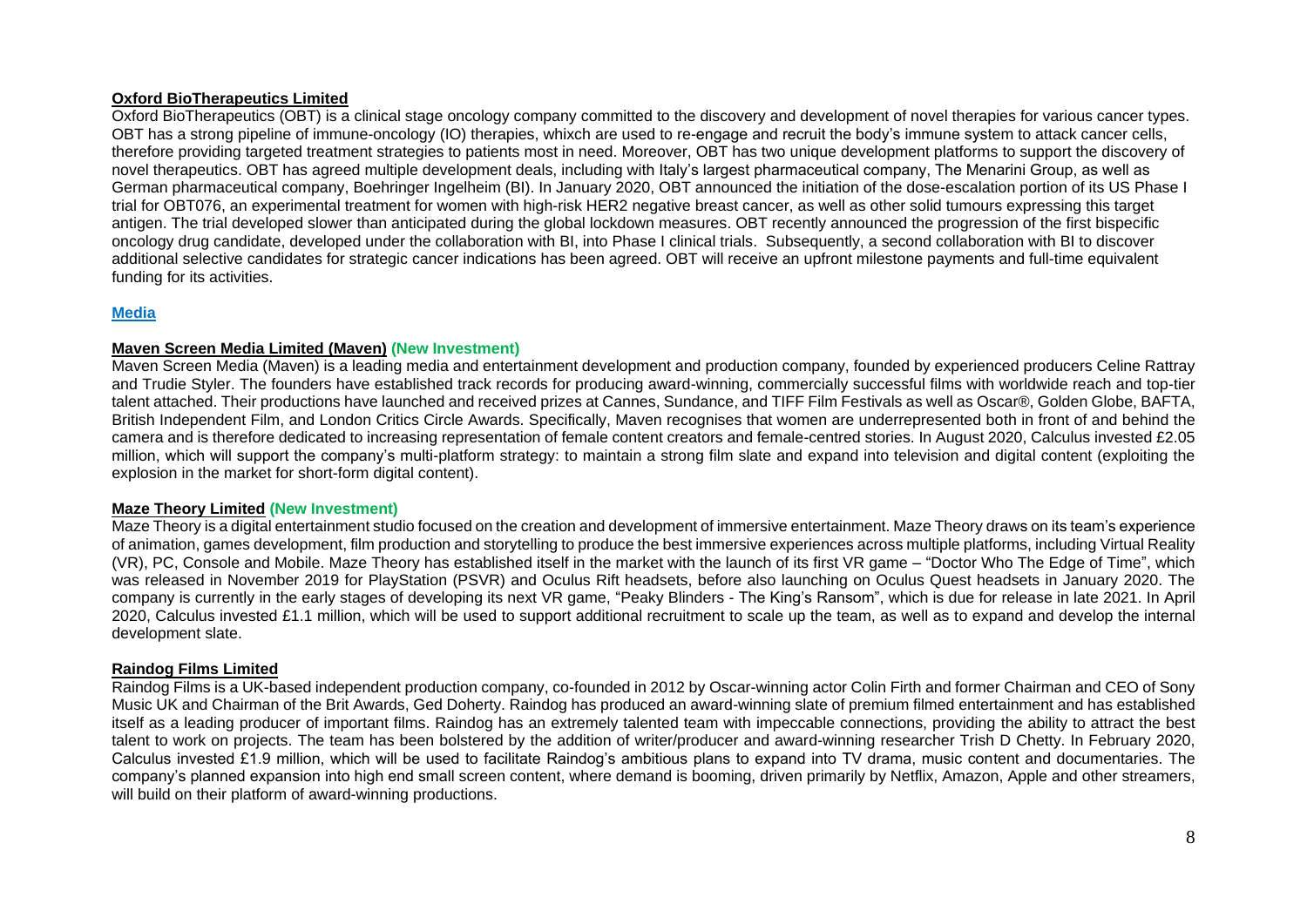#### **Other**

#### **Evoterra Limited**

Following the purchase of the entire share capital of Terrain Energy and MicroEnergy Generation Services in February 2020, Evoterra brings traditional and renewable energy under one umbrella with the aim of becoming a fully integrated transition energy company. Terrain and MicroEnergy still exist as wholly owned subsidiaries of Evoterra and carry out the same trade as previously. MicroEnergy owns and operates a fleet of 138 Evance R9000 small onshore wind turbines in East Anglia. Terrain is an oil and gas exploration and production company with eight onshore licences including Whisby in the East Midlands and Egmating and Starnberger See in Germany. The pandemic has wiped out almost a third of global oil demand through lockdowns and travel bans. In addition Terrain's main producing asset, Whisby-6, has not been operational since May 2019 due to operator issues. The lack of regular income has caused the company to reassess its strategy and realign focus. As such, several of its non-core assets have been divested to maximise near term cash in order to support the delivery of its German appraisal blockbuster in the mid-term.

#### **Developments since the period end**

#### **Home Team Content Limited**

In September 2020 the Company has invested £648,000 in Home Team Content, a film and TV production company founded by two of the U.K.'s most exciting young producers, Dominic Buchanan (BAFTA, Royal Television Society and Peabody Award-winning "The End of The F\*\*\*ing World") and Bennett McGhee (Berlin film Festival's 2020 FRIPRESCI winner, "Mogul Mowgli"). Home Team's intention is to identify and develop under-represented creatives and nurture exciting voices- primarily, but not restricted to, filmmakers of colour and women filmmakers of all ethnicities, through interactive as well as traditional film and TV platforms.

#### **Thanksbox Limited (Mo)**

On 14 October 2020, the Company invested £620,000 in Thanksbox Limited. Thanksbox Limited whose trading name is "Mo" provides proprietary technology to help organisations reduce employee churn and improve employee engagement and satisfaction. Mo's core product, 'Moments', is an intra company social media platform that builds awareness of employees' achievements at work. The company has built a strong product and now works with 20+ customers, including well known organisations such as SHL and William Hill.

Other than as disclosed above, there have been no developments since the period end.

Calculus Capital Limited 23 October 2020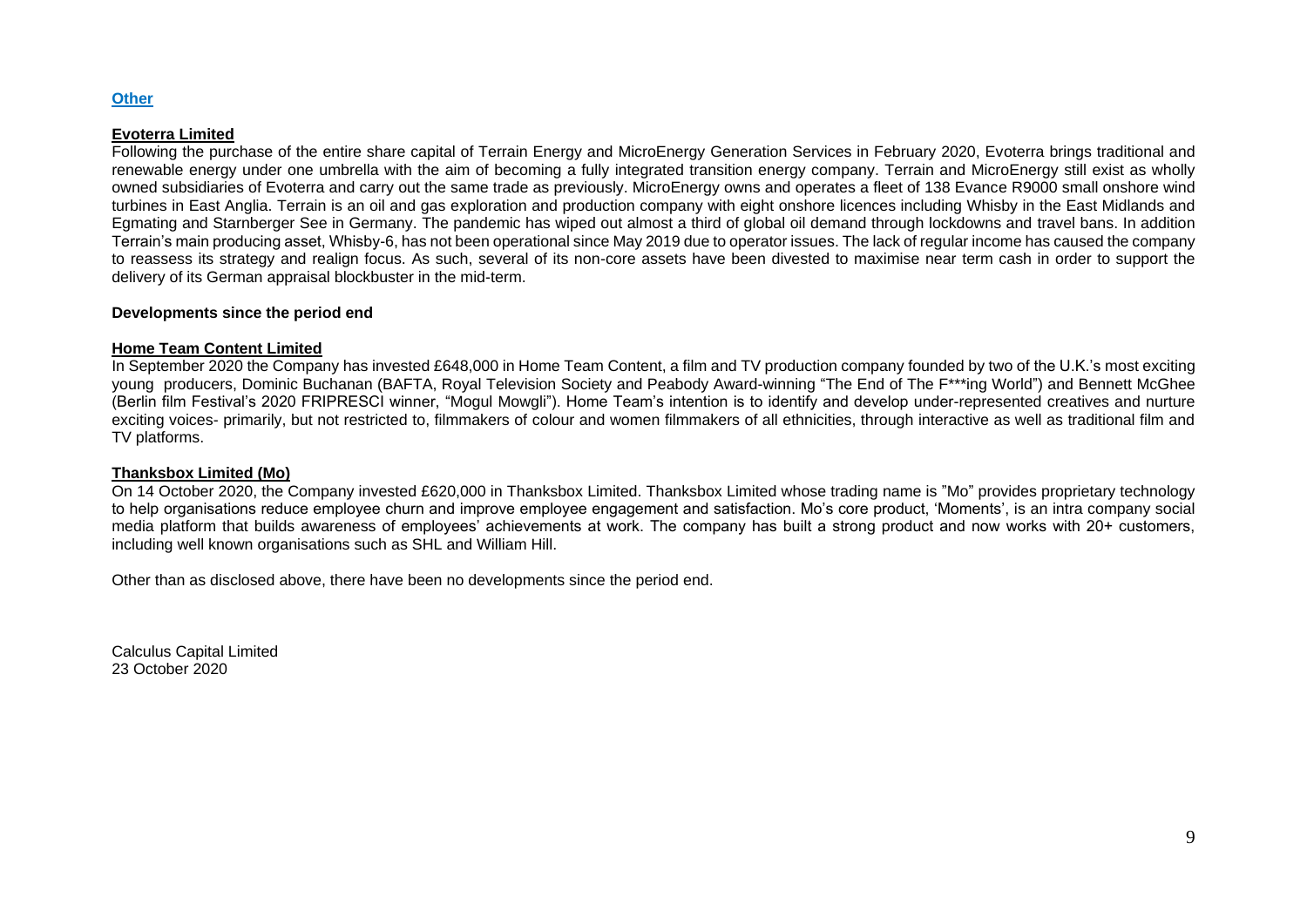# **INVESTMENT PORTFOLIO AS AT 31 AUGUST 2020 - TOTAL FUND**

# **% of Net Assets**

| Unquoted - Ioan stock                                | 7%              |
|------------------------------------------------------|-----------------|
| Quoted and unquoted - ordinary and preference shares | 48%             |
| Unquoted - liquidity funds                           | 30 <sup>%</sup> |
| Net current assets                                   | 15%             |
|                                                      | 100%            |

# **Asset class - % of Portfolio**

|                                        | <b>Book</b><br>Cost | <b>Market</b><br><b>Valuation</b><br>as at 31<br><b>August 20</b> | <b>Multiple</b><br>against<br>book cost<br>as<br>31 August<br>20 | <b>Multiple</b><br>against<br>book cost<br>as<br>29 February<br>20 | <b>Market</b><br><b>Value</b><br><b>Movement</b><br>since 29<br>Feb 20 | %<br>οf<br><b>Portfolio</b> |
|----------------------------------------|---------------------|-------------------------------------------------------------------|------------------------------------------------------------------|--------------------------------------------------------------------|------------------------------------------------------------------------|-----------------------------|
| Company                                | £'000               | £'000                                                             |                                                                  |                                                                    | $\%$                                                                   | %                           |
| <b>Qualifying Investments</b>          |                     |                                                                   |                                                                  |                                                                    |                                                                        |                             |
| AnTech Limited                         | 120                 | 167                                                               | 1.4                                                              | 1.6                                                                | (10)%                                                                  | 1                           |
| Arcis Biotechnology Holdings Limited   | 275                 | 137                                                               | 0.5                                                              | 1.0                                                                | (50)%                                                                  | 1                           |
| Arecor Limited                         | 100                 | 152                                                               | 1.5                                                              | 1.4                                                                | 5%                                                                     | 1                           |
| Blu Wireless Technology Limited        | 450                 | 745                                                               | 1.7                                                              | 1.7                                                                |                                                                        | 5                           |
| C4X Discovery Holdings plc             | 599                 | 608                                                               | 1.0                                                              | 0.5                                                                | 91%                                                                    | $\overline{\mathbf{4}}$     |
| Cloud Trade Technologies Limited       | 200                 | 258                                                               | 1.3                                                              | 1.2                                                                | 4%                                                                     | $\overline{c}$              |
| <b>Cornerstone Brands Limited</b>      | 150                 | 8                                                                 | 0.1                                                              | 0.7                                                                | (92)%                                                                  |                             |
| Duvas Technologies Limited             | 208                 | 90                                                                | 0.4                                                              | 0.9                                                                | (53)%                                                                  | 1                           |
| Essentia Analytics Limited             | 200                 | 200                                                               | 1.0                                                              | 1.2                                                                | (14)%                                                                  | 1                           |
| Every1Mobile Limited                   | 400                 | 197                                                               | 0.5                                                              | 1.0                                                                | (51)%                                                                  | $\mathbf{1}$                |
| Evoterra Limited                       | 1,215               | 431                                                               | 0.4                                                              | 0.6                                                                | (43)%                                                                  | $\mathbf{3}$                |
| <b>Fiscaltec Group limited</b>         | 500                 | 530                                                               | 1.1                                                              | 1.0                                                                | 6%                                                                     | $\mathfrak{S}$              |
| Genedrive plc                          | 144                 | 281                                                               | 2.0                                                              | 0.2                                                                | 1,088%                                                                 | $\overline{a}$              |
| Infrastrata plc                        | $\overline{c}$      | $\mathbf{1}$                                                      | 0.5                                                              | 0.5                                                                |                                                                        |                             |
| <b>IPV Limited</b>                     | 340                 | 348                                                               | 1.0                                                              | 1.0                                                                | 52%                                                                    | $\overline{c}$              |
| Maven Screen Media Limited             | 798                 | 798                                                               | 1.0                                                              | 0.0                                                                | <b>New</b>                                                             | $\sqrt{5}$                  |
| Maze Theory Limited                    | 380                 | 380                                                               | 1.0                                                              | 0.0                                                                | <b>New</b>                                                             | $\mathbf{3}$                |
| <b>MIP Diagnostics</b>                 | 500                 | 541                                                               | 1.1                                                              | 0.5                                                                | $\cdot^*$                                                              | $\ensuremath{\mathsf{3}}$   |
| Mologic Limited                        | 200                 | 349                                                               | 1.7                                                              | 1.5                                                                | 16%                                                                    | $\overline{a}$              |
| Money Dashboard Limited                | 277                 | 166                                                               | 0.6                                                              | 1.2                                                                | (50)%                                                                  | 1                           |
| Open Energy Market Limited             | 200                 | 184                                                               | 0.9                                                              | 1.2                                                                | (20)%                                                                  | 1                           |
| Open Orphan plc                        | 55                  | 39                                                                | 0.7                                                              | 0.3                                                                | 160%                                                                   |                             |
| <b>Oxford Bio Therapeutics Limited</b> | 350                 | 529                                                               | 1.5                                                              | 0.8                                                                | 91%                                                                    | $\mathbf{3}$                |
| Park Street Shipping Limited           | 150                 | 145                                                               | 1.0                                                              | 1.1                                                                | (12)%                                                                  | 1                           |
| Quai Administration Services Limited   | 370                 | 328                                                               | 0.9                                                              | 1.0                                                                | (11)%                                                                  | $\boldsymbol{2}$            |
| Raindog Films Limited                  | 396                 | 396                                                               | 1.0                                                              | 1.0                                                                |                                                                        | $\mathfrak{S}$              |
| Rota Geek Limited                      | 530                 | 530                                                               | 1.0                                                              | 0.3                                                                | <b>New</b>                                                             | 3                           |
| Scancell Holdings plc                  | 378                 | 210                                                               | 0.6                                                              | 0.3                                                                | 25%                                                                    | 1                           |
| <b>Tollan Energy Limited</b>           | 13                  | 14                                                                | 1.1                                                              | 1.1                                                                |                                                                        |                             |
| Wazoku Limited                         | 420                 | 542                                                               | 1.3                                                              | 1.1                                                                | $(9) \%$ *                                                             | 3                           |
| Weeding Technologies Limited           | 216                 | 166                                                               | 0.8                                                              | 1.2                                                                | (35)%                                                                  | $\mathbf{1}$                |
| <b>WheelRight Limited</b>              | 500                 | 500                                                               | 1.0                                                              | 1.1                                                                | (12)%                                                                  | $\mathfrak{S}$              |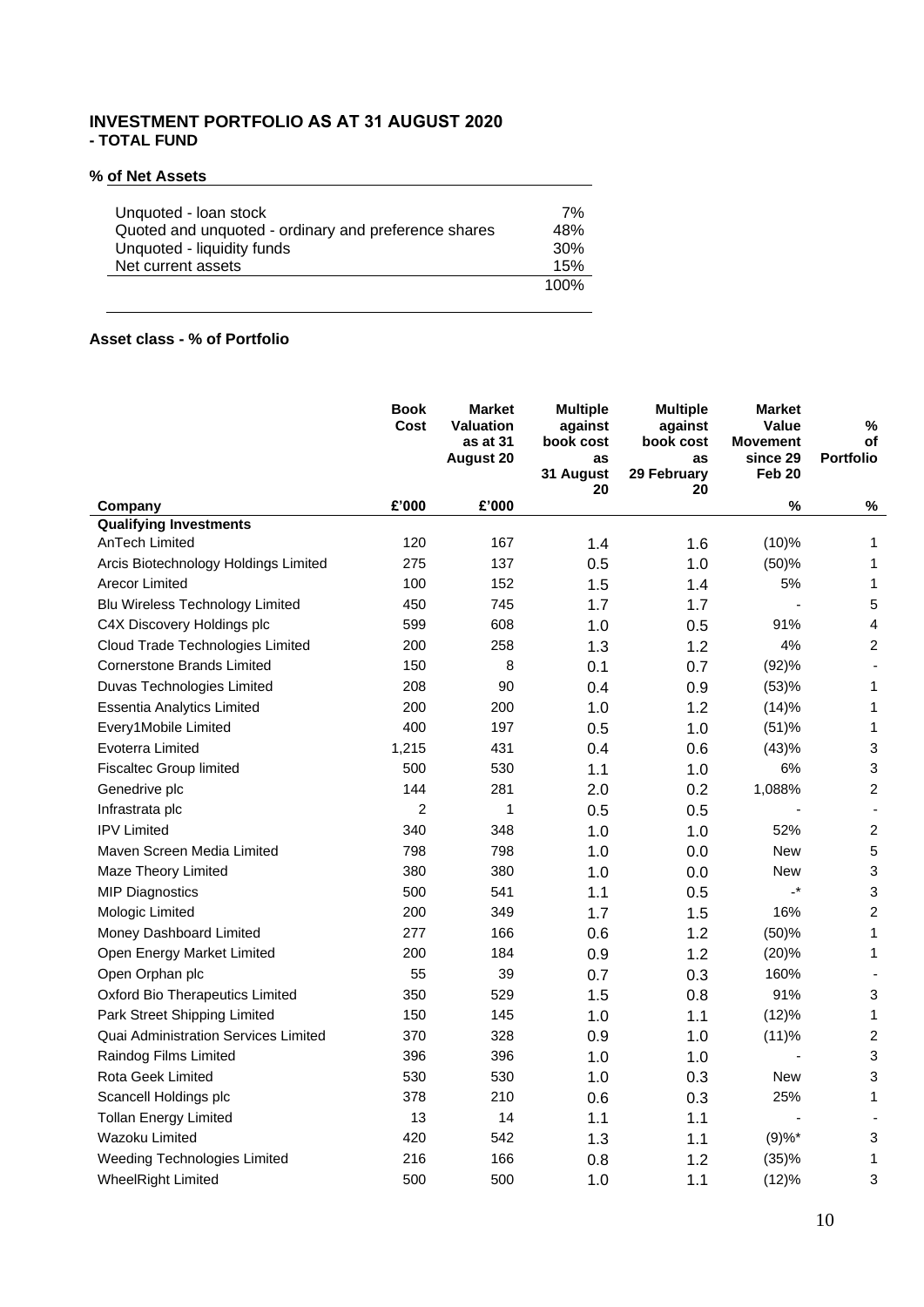| 275    | 291    | 1.1 | 1.0 | 6%    | $\overline{2}$ |
|--------|--------|-----|-----|-------|----------------|
| 10,911 | 10,261 |     |     |       | 64             |
|        |        |     |     |       |                |
| 1,882  | 1,882  |     |     |       | 12             |
| 1,883  | 1,905  |     |     |       | 12             |
| 1,880  | 1,880  |     |     |       | 12             |
| 5      |        |     |     | (43)% |                |
| 5,650  | 5,668  |     |     |       | 36             |
| 15,561 | 15,929 |     |     |       | 100            |
|        | 2,651  |     |     |       |                |
|        |        |     |     |       |                |
|        | 4      |     |     |       |                |
|        | 18.584 |     |     |       |                |
|        |        |     |     |       |                |

\*Where additions have been made to existing holdings in the period, the movement includes the additional cost as if the additional investment had been held at the year end.

# **PRINCIPAL RISKS**

The principal risks facing the Company remain the same as those detailed on page 30 of the Annual Report and Accounts for the year ended 29 February 2020.

Brexit is still causing uncertainty however it remains our view that our portfolio companies are not experiencing material difficulties as a result of the political situation.

The risks which arise from COVID-19 are the impact of the lockdown on sales, the investee companies' ability to fulfil orders and or/ effect installations, supply chain disruption, the falling oil price and the detrimental impact of the general economic downturn on the availability of capital and, consequently, the valuations likely to be achieved in funding rounds. These risks are mitigated through the Company's significant cash assets and in its substantial investments in the life sciences sector, which are benefiting in the current climate from creating products to aid the fight against COVID-19.

The main risks faced by the Company include, but are not limited to, loss of approval as a venture capital trust and other regulatory breaches, risks of making and realising qualifying investments, liquidity/marketability risk, changes in legislation/taxation, engagement of third party advisers, market price risk and credit risk.

# **GOING CONCERN**

After making enquiries, and having reviewed the portfolio, balance sheet and projected income and expenditure for the next twelve months, the Directors have a reasonable expectation that the Company has adequate resources to continue in operation for the foreseeable future. The Directors have therefore adopted the going concern basis in preparing these condensed financial statements.

# **DIRECTORS' RESPONSIBILITY STATEMENT**

The Directors confirm that to the best of their knowledge the half-yearly financial report, which has been prepared in accordance with the UK Listing Authority Disclosure and Transparency Rules ("DTR") and in accordance with the Financial Reporting Council's Financial Reporting Standard 104: 'Interim Financial Reporting' gives a true and fair view of the assets, liabilities, financial position and the net return of the Company as at 31 August 2020.

The Directors confirm that the Chairman's Update, the Investment Management report, the disclosures above and notes 10 and 11, include a fair review of the information required by DTR 4.2.7R, being an indication of important events that have occurred during the first six months of the financial year and their impact on the condensed set of financial statements and a description of the principal risks and uncertainties for the remaining six months of the financial year, and DTR 4.2.8R.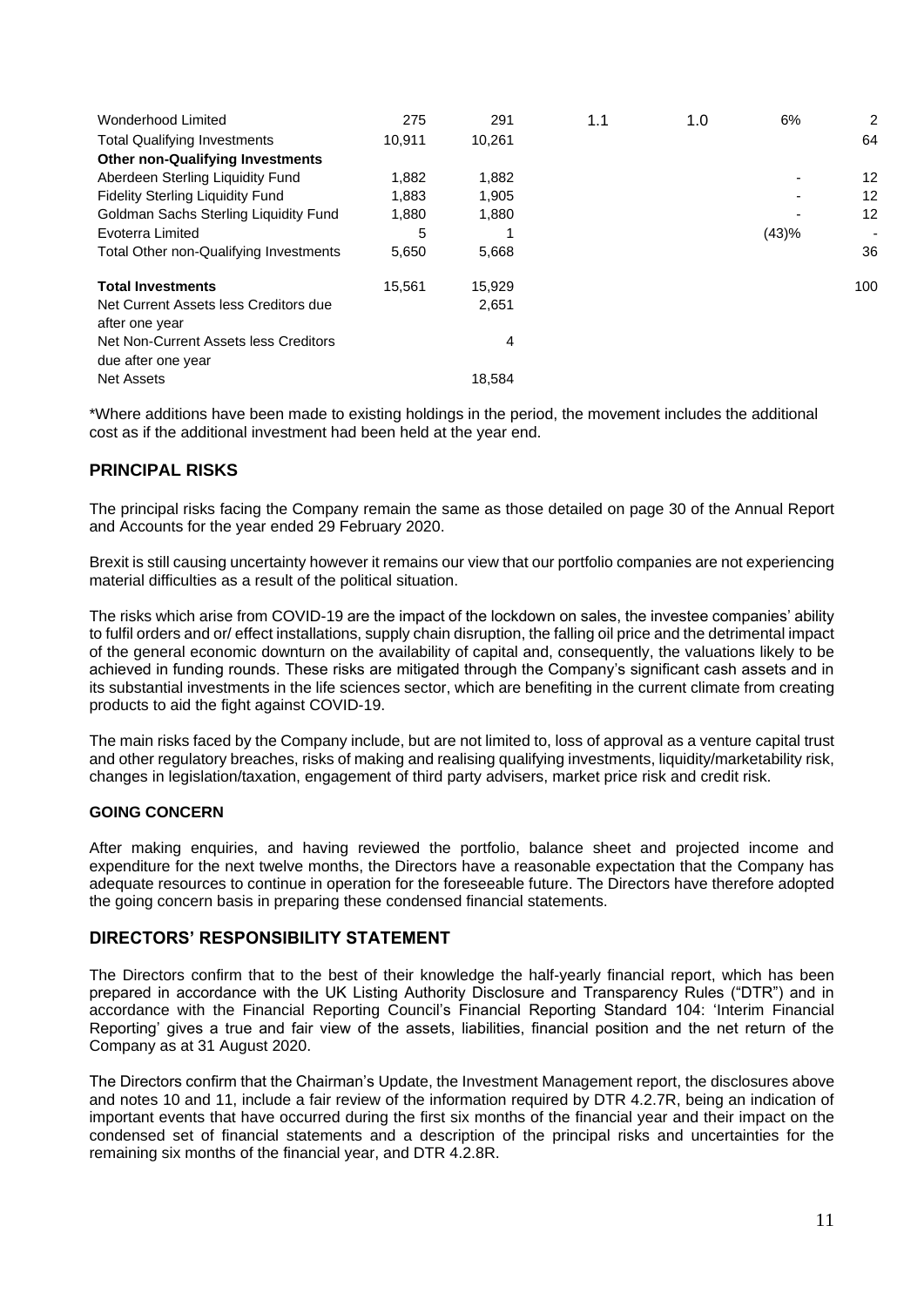The Directors of Calculus VCT plc are:

Jan Ward Janine Nicholls Claire Olsen John Glencross

By order of the Board

Jan Ward **Chairman** 23 October 2020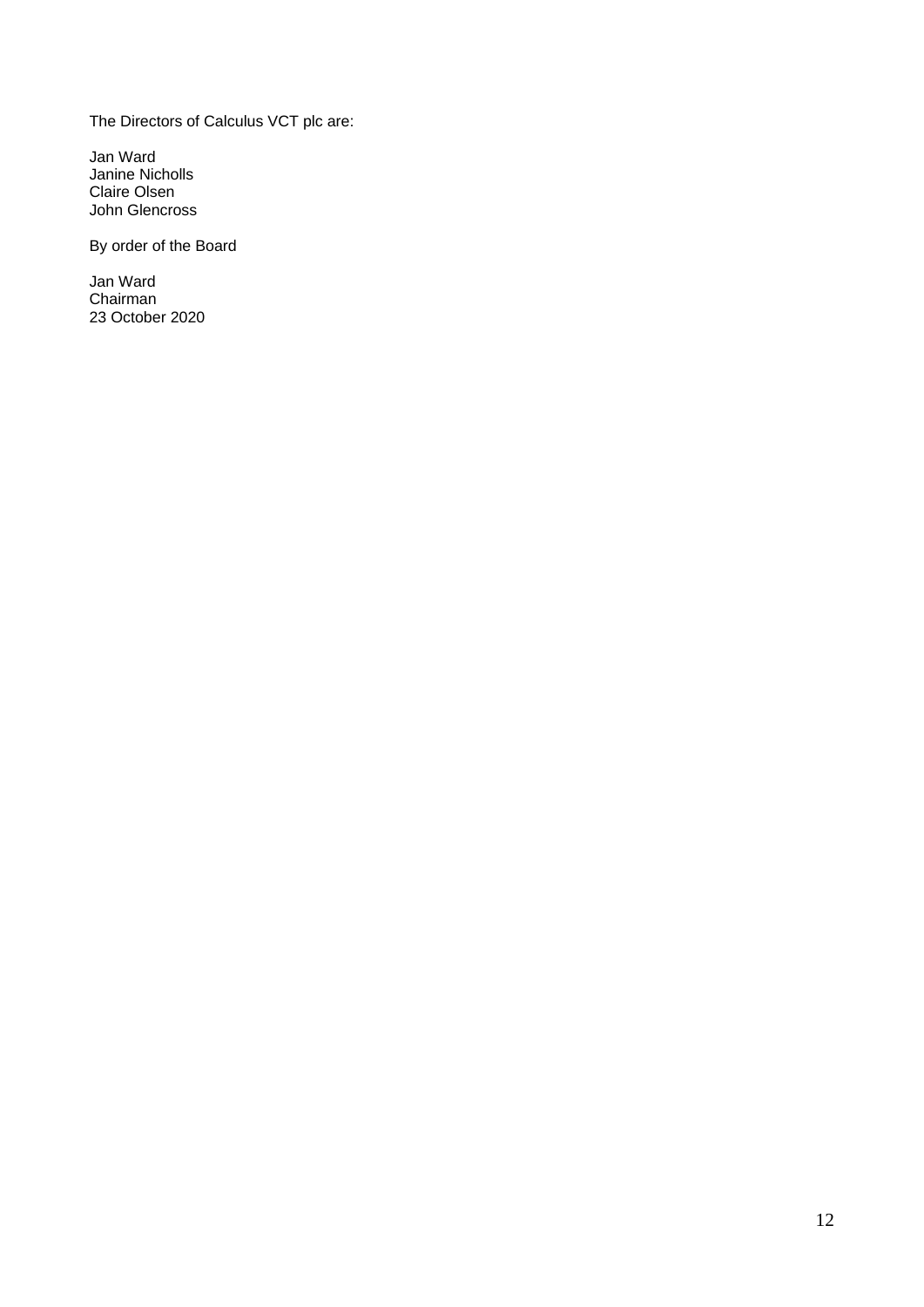# **CONDENSED INCOME STATEMENT FOR THE PERIOD FROM 1 MARCH 2020 TO 31 AUGUST 2020 (UNAUDITED)**

|                                                                 |      | <b>6 Months Ended</b><br>31 August 2020 |                 | 6 Months Ended<br>31 August 2019 |                     |                  | 12 Months Ended<br>29 February 2020* |                      |                 |                       |
|-----------------------------------------------------------------|------|-----------------------------------------|-----------------|----------------------------------|---------------------|------------------|--------------------------------------|----------------------|-----------------|-----------------------|
|                                                                 |      | <b>Revenue</b>                          | <b>Capital</b>  | Total                            | Revenue             | Capital          | Total                                | Capital              | Revenue         | Total                 |
|                                                                 | Note | Return<br>£'000                         | Return<br>£'000 | Return<br>£'000                  | Return<br>£'000     | Return<br>£'000  | Return<br>£'000                      | Return<br>£'000      | Return<br>£'000 | Total<br>£'000        |
| Investment holding losses<br>Gain/(loss) on disposal of         | 8    |                                         | (413)           | (413)                            |                     | (50)             | (50)                                 |                      | (329)           | (329)                 |
| investments<br>Unrealised foreign exchange loss                 | 8    |                                         |                 |                                  |                     | 154              | 154                                  | ۰                    | 122             | 122                   |
| on disposal of investments                                      |      |                                         | (4)             | (4)                              |                     |                  |                                      |                      | (4)             | (4)                   |
| Income<br>Investment management fee<br>Other operating expenses |      | 81<br>(39)<br>(126)                     | (118)           | 81<br>(157)<br>(126)             | 77<br>(32)<br>(107) | (98)             | 77<br>(130)<br>(107)                 | 154<br>(66)<br>(239) | (198)           | 154<br>(264)<br>(239) |
| (Loss)/profit on ordinary activities<br>before taxation         |      | (84)                                    | (535)           | (619)                            | (62)                | 6                | (56)                                 | (151)                | (409)           | (560)                 |
| Taxation on ordinary activities                                 | 3    |                                         |                 |                                  |                     |                  |                                      |                      |                 |                       |
| (Loss)/profit for the period                                    |      | (84)                                    | (535)           | (619)                            | (62)                | 6                | (56)                                 | (151)                | (409)           | (560)                 |
| Basic and diluted deficit per new<br>Ordinary share             | 2    | (0.3)p                                  | (2.0)p          | (2.3)p                           | (0.3)p              | 0.0 <sub>p</sub> | (0.3)p                               | (0.7)p               | (1.9)p          | (2.6)p                |

\*These figures are audited. The notes form an integral part of these Accounts.

The supplementary revenue return and capital return columns are both prepared in accordance with the Association of Investment Companies ("AIC") Statement of Recommended Practice ("SORP"). No operations were acquired or discontinued during the period. All items in the above statements derive from continuing operations. There were no recognised gains or losses other than those passing No operations were acqui through the Income Statement. The notes form an integral part of these condensed financial statements.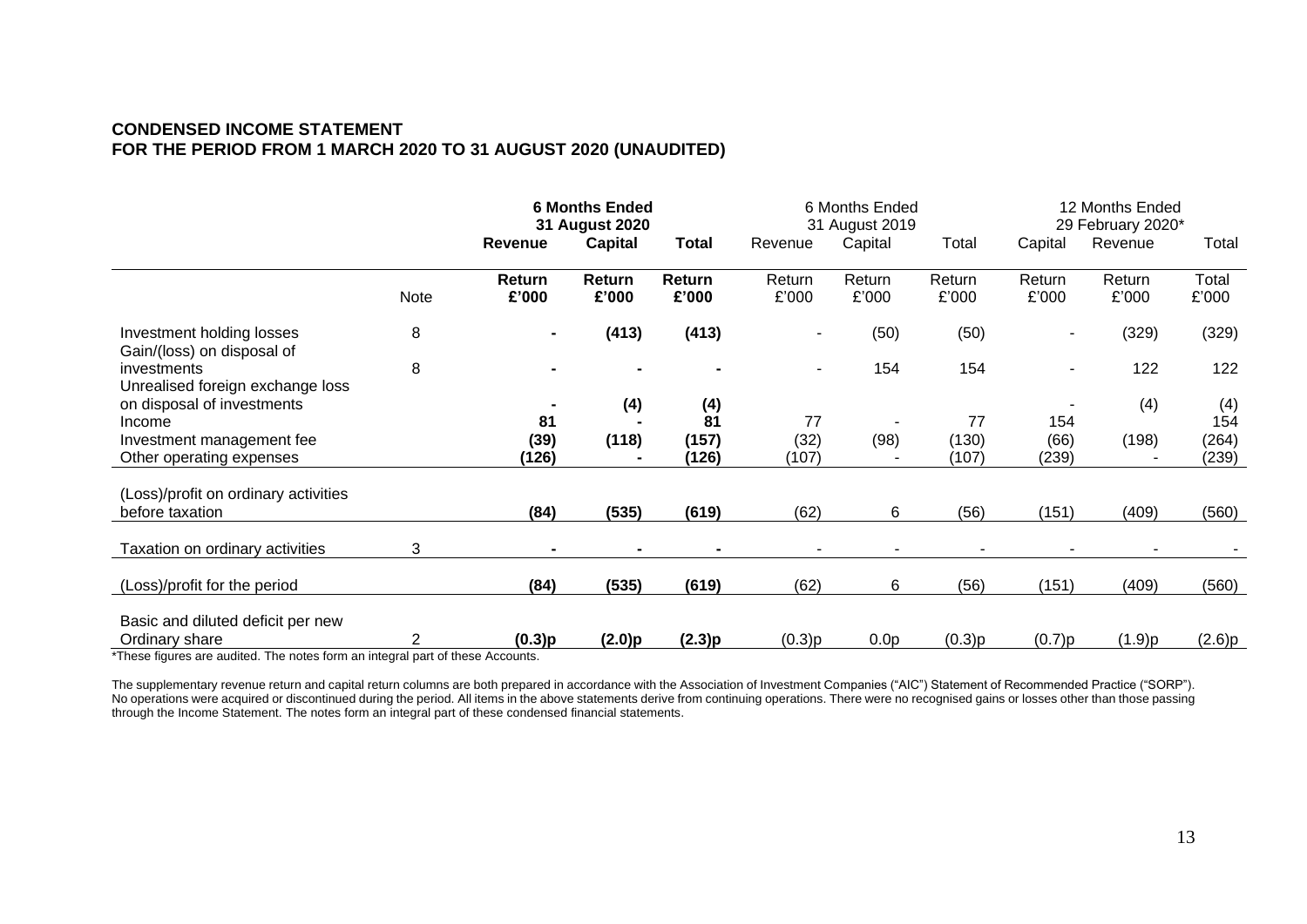# **CONDENSED STATEMENT OF CHANGES IN EQUITY FOR THE PERIOD FROM 1 MARCH 2020 TO 31 AUGUST 2020 (UNAUDITED)**

|                                                 |              |                |                | Non-distributable reserves |                 | <b>Distributable reserves</b> |                |              |
|-------------------------------------------------|--------------|----------------|----------------|----------------------------|-----------------|-------------------------------|----------------|--------------|
|                                                 |              | <b>Share</b>   |                | <b>Capital</b>             | Capital         | Capital                       |                |              |
|                                                 | <b>Share</b> | <b>Premium</b> | <b>Special</b> | Redemption                 | <b>Reserve</b>  | <b>Reserve</b>                | Revenue        |              |
|                                                 | Capital      | <b>Account</b> | <b>Reserve</b> | <b>Reserve</b>             | <b>Realised</b> | <b>Unrealised</b>             | <b>Reserve</b> | <b>Total</b> |
|                                                 | £'000        | £'000          | £'000          | £'000                      | £'000           | £'000                         | £'000          | £'000        |
| For the 6 months to 31 August 2020              |              |                |                |                            |                 |                               |                |              |
| 1 March 2020                                    | 249          | 10,323         | 8,725          | 57                         | (412)           | (223)                         | (1, 266)       | 17,453       |
| Investment holding losses                       |              |                |                |                            |                 | (413)                         |                | (413)        |
| Gain on disposal of investments                 |              |                |                |                            |                 |                               |                |              |
| Unrealised foreign exchange loss on disposal of |              |                |                |                            |                 |                               |                |              |
| investments                                     |              |                |                |                            |                 | (4)                           |                | (4)          |
| New share issue                                 | 41           | 2,640          |                |                            |                 |                               |                | 2,681        |
| Expenses of share issue                         |              | (51)           |                |                            |                 |                               |                | (51)         |
| Share buybacks for cancellation                 | (1)          |                | (14)           |                            |                 |                               |                | (14)         |
| Management fee allocated to capital             |              |                |                |                            | (118)           |                               |                | (118)        |
| Change in accrual in IFA Commission             |              | 4              |                |                            |                 |                               |                |              |
| Revenue return after tax                        |              |                |                |                            |                 |                               | (84)           | (84)         |
| Dividends paid (note 9)                         |              |                | (870)          |                            |                 |                               |                | (870)        |
| 31 August 2020                                  | 289          | 12,916         | 7,841          | 58                         | (530)           | (640)                         | (1, 350)       | 18,584       |
| For the 6 months to 31 August 2019              |              |                |                |                            |                 |                               |                |              |
| 1 March 2019                                    | 184          | 5,584          | 9,488          | 56                         | 215             | (441)                         | (1, 115)       | 13,971       |
| Investment holding gains                        |              |                |                |                            |                 | (50)                          |                | (50)         |
| Gain on disposal of investments                 |              |                |                |                            | 154             |                               |                | 154          |
| New share issue                                 | 24           | 1,881          |                |                            |                 |                               |                | 1,905        |
| Expenses of share issue                         |              | (37)           |                |                            |                 |                               |                | (37)         |
| Share buybacks for cancellation                 | (1)          |                | (54)           |                            |                 |                               |                | (54)         |
| Management fee allocated to capital             |              |                |                |                            | (98)            |                               |                | (98)         |
| Change in accrual in IFA Commission             |              | (24)           |                |                            |                 |                               |                | (24)         |
| Revenue return on ordinary activities after tax |              |                |                |                            |                 |                               | (62)           | (62)         |
| Dividend paid (note 9)                          |              |                | (709)          |                            |                 |                               |                | (709)        |
| 31 August 2019                                  | 207          | 7,404          | 8,725          | 57                         | 271             | (491)                         | (1, 177)       | 14,996       |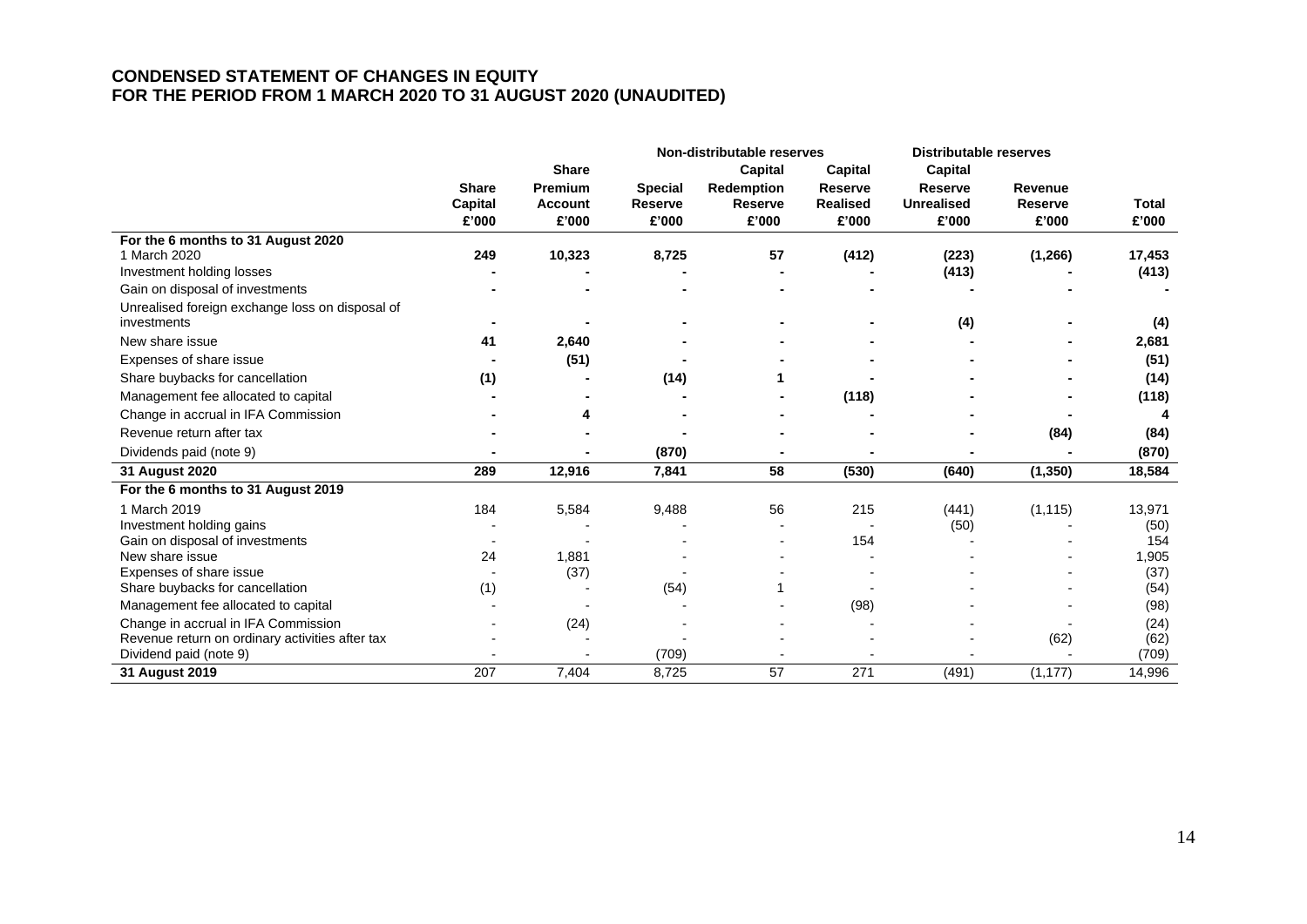# **CONDENSED STATEMENT OF CHANGES IN EQUITY**<br> **CONTINUED**

| (CONTINUED)                                                    | Non-distributable reserves       |                                                           |                                    | <b>Distributable reserves</b>                    |                                                       |                                                         |                                    |                |
|----------------------------------------------------------------|----------------------------------|-----------------------------------------------------------|------------------------------------|--------------------------------------------------|-------------------------------------------------------|---------------------------------------------------------|------------------------------------|----------------|
|                                                                | <b>Share</b><br>Capital<br>£'000 | <b>Share</b><br><b>Premium</b><br><b>Account</b><br>£'000 | <b>Special</b><br>Reserve<br>£'000 | Capital<br>Redemption<br><b>Reserve</b><br>£'000 | Capital<br><b>Reserve</b><br><b>Realised</b><br>£'000 | <b>Capital</b><br>Reserve<br><b>Unrealised</b><br>£'000 | Revenue<br><b>Reserve</b><br>£'000 | Total<br>£'000 |
| For the 12 months to 29 February 2020*                         |                                  |                                                           |                                    |                                                  |                                                       |                                                         |                                    |                |
| 1 March 2019                                                   | 184                              | 5,584                                                     | 9,488                              | 56                                               | 215                                                   | (441)                                                   | (1, 115)                           | 13,971         |
| Investment holding losses                                      |                                  |                                                           |                                    |                                                  |                                                       | (329)                                                   |                                    | (329)          |
| Gain on disposal of investments                                |                                  |                                                           |                                    |                                                  | 122                                                   |                                                         |                                    | 122            |
| Unrealised foreign exchange loss on disposal of<br>investments |                                  |                                                           |                                    |                                                  |                                                       | (4)                                                     |                                    | (4)            |
| New share issue                                                | 66                               | 4,851                                                     |                                    |                                                  |                                                       |                                                         |                                    | 4,917          |
| Expenses of share issue                                        |                                  | (76)                                                      |                                    |                                                  |                                                       |                                                         |                                    | (76)           |
| Share buybacks for cancellation                                | (1)                              |                                                           | (54)                               |                                                  |                                                       |                                                         |                                    | (54)           |
| Management fee allocated to capital                            |                                  |                                                           |                                    |                                                  | (198)                                                 |                                                         |                                    | (198)          |
| Change in accrual in IFA commission                            |                                  | (36)                                                      |                                    |                                                  |                                                       |                                                         |                                    | (36)           |
| Revenue return after tax                                       |                                  |                                                           |                                    |                                                  |                                                       | $\blacksquare$                                          | (151)                              | (151)          |
| Dividends paid                                                 |                                  | $\overline{\phantom{0}}$                                  | (709)                              |                                                  |                                                       |                                                         |                                    | (709)          |
| Transfer of previously unrealised losses to realised           |                                  |                                                           |                                    |                                                  | (583)                                                 | 583                                                     |                                    |                |
| Realised of prior year investment holding gain                 |                                  |                                                           |                                    |                                                  | 32                                                    | (32)                                                    |                                    |                |
| 29 February 2020                                               | 249                              | 10,323                                                    | 8,725                              | 57                                               | (412)                                                 | 412                                                     | (1,266)                            | 17,453         |

\* These figures are audited. The notes form an integral part of these Accounts.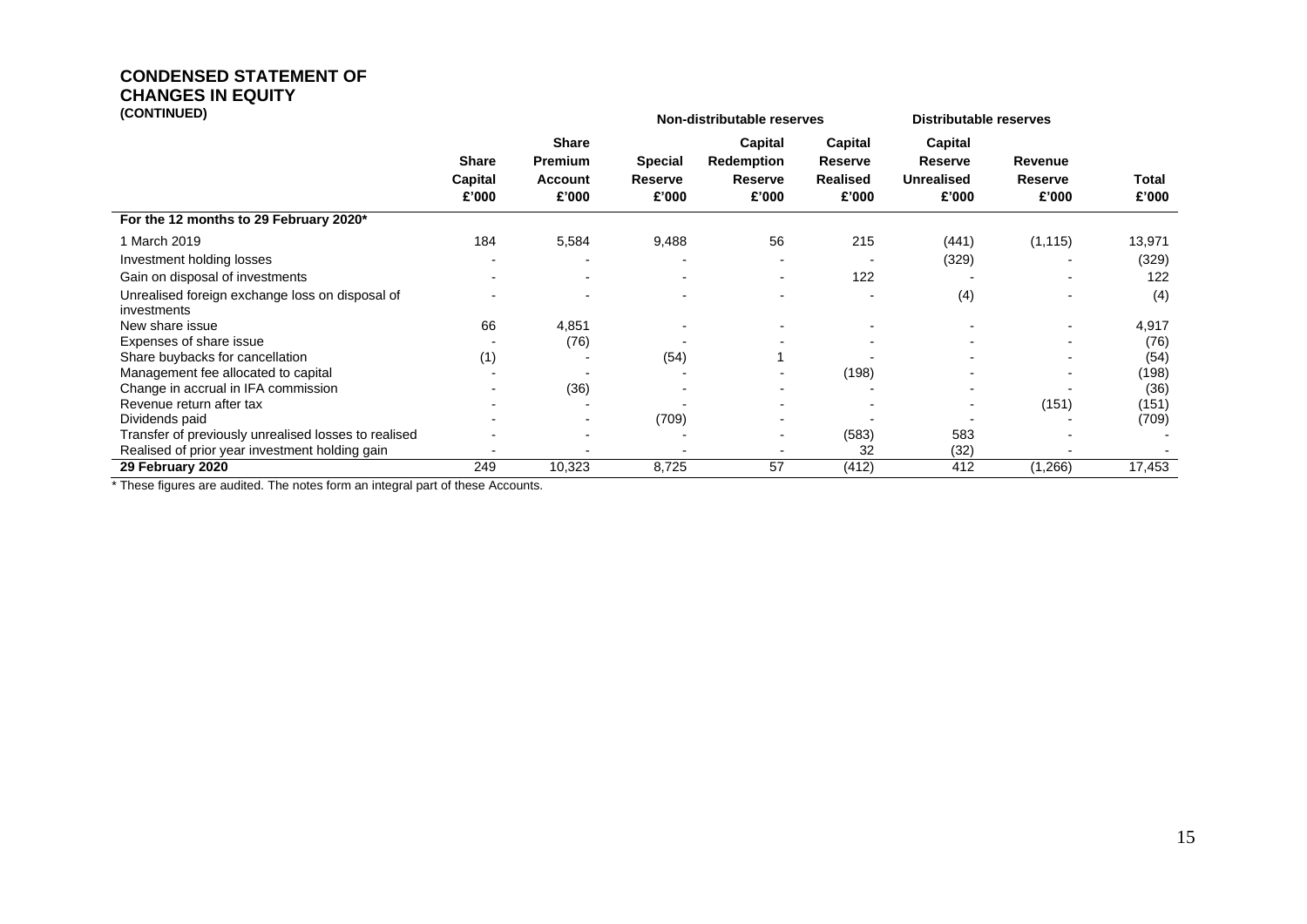# **CONDENSED BALANCE SHEET AS AT 31 AUGUST 2020 (UNAUDITED)**

|                                                         |             | 31 August 2020 | 31 August 2019 | 29 February 2020* |
|---------------------------------------------------------|-------------|----------------|----------------|-------------------|
|                                                         | <b>Note</b> | £'000          | £'000          | £'000             |
|                                                         |             |                |                |                   |
| <b>Fixed assets</b>                                     |             |                |                |                   |
|                                                         |             |                | 12,799         |                   |
| Investments<br><b>Debtors</b>                           | 8           | 15,929<br>84   | 92             | 14,309<br>88      |
|                                                         |             | 16,013         | 12,891         | 14,397            |
|                                                         |             |                |                |                   |
| <b>Current assets</b>                                   |             |                |                |                   |
| <b>Debtors</b>                                          |             | 117            | 136            | 151               |
| Cash at bank and on deposit                             |             | 2,681          | 2,200          | 3,156             |
|                                                         |             | 2,798          | 2,336          | 3,307             |
|                                                         |             |                |                |                   |
| Creditors: amounts falling due within one year          |             |                |                |                   |
| Creditors                                               |             | (147)          | (143)          | (160)             |
|                                                         |             |                |                |                   |
| <b>Net current assets</b>                               |             | 2,651          | 2,193          | 3,147             |
|                                                         |             |                |                |                   |
| <b>Total assets less current liabilities</b>            |             | 18,664         | 15,084         | 17,544            |
| Creditors: amounts falling due after more than one year |             |                |                |                   |
| IFA trail commission                                    |             | (80)           | (88)           | (91)              |
|                                                         |             |                |                |                   |
| <b>Total net assets</b>                                 |             | 18,584         | 14,996         | 17,453            |
|                                                         |             |                |                |                   |
| <b>Capital and reserves</b>                             |             |                |                |                   |
| Called-up share capital                                 | 6           | 289            | 207            | 249               |
| Share premium account                                   |             | 12,916         | 7,404          | 10,323            |
| Special reserve                                         |             | 7,841          | 8,725          | 8,725             |
| Capital redemption reserve                              |             | 58             | 57             | 57                |
| Capital reserve - realised                              |             | (530)          | 271            | (412)             |
| Capital reserve - unrealised                            |             | (640)          | (491)          | (223)             |
| Revenue reserve                                         |             | (1, 350)       | (1, 177)       | (1,266)           |
| <b>Total shareholders' funds</b>                        |             | 18,584         | 14,996         | 17,453            |
|                                                         |             |                |                |                   |
| Net asset value per new Ordinary share - basic          | 4           | 64.27p         | 72.20p         | 70.20p            |

\* These figures are audited. The notes form an integral part of these condensed financial statements.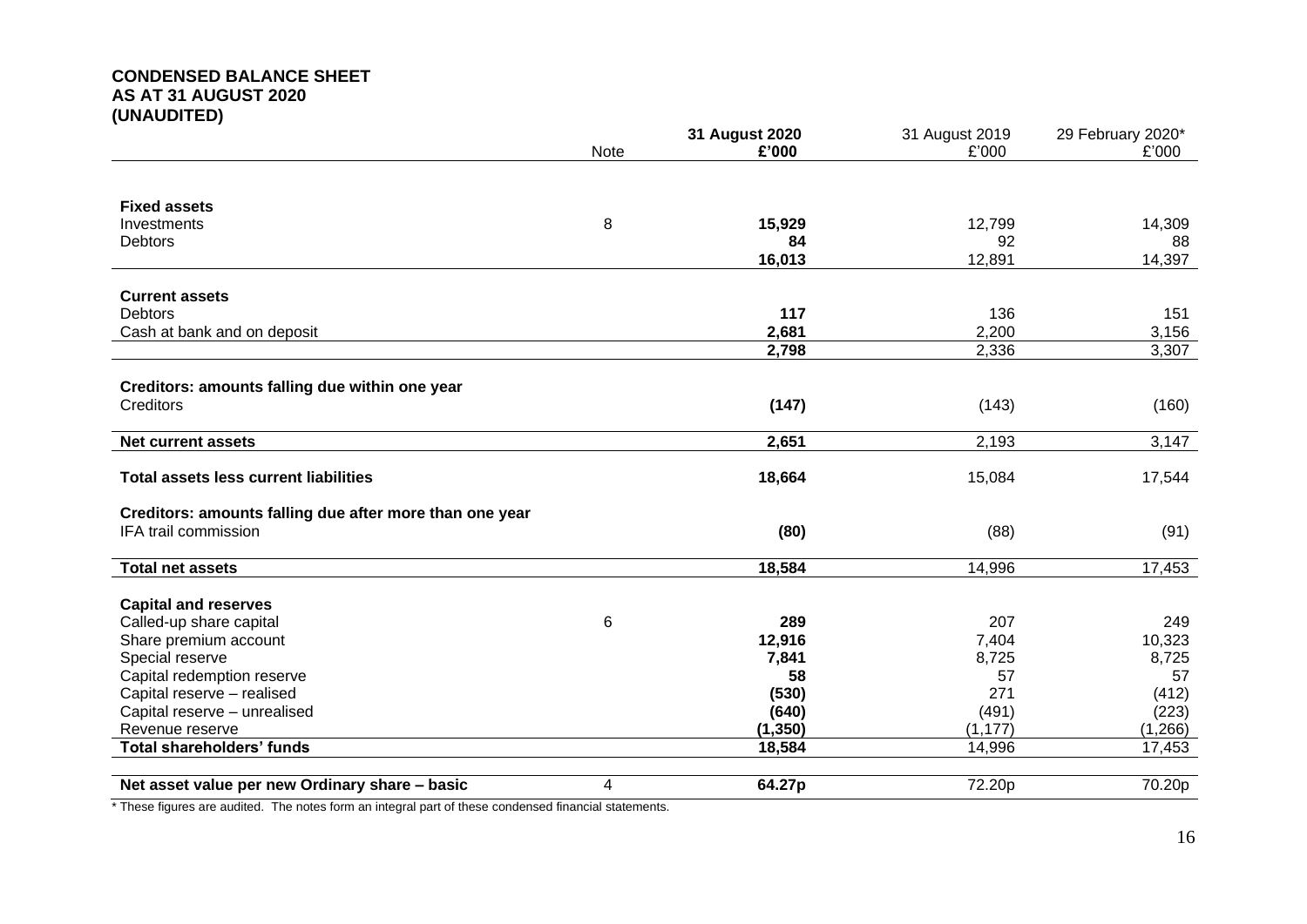# **CONDENSED STATEMENT OF CASH FLOW FOR TO THE PERIOD FROM 1 MARCH 2020 TO 31 AUGUST 2020 (UNAUDITED)**

|                                                  |             | <b>6 Months</b> | 6 Months  | 12 Months      |
|--------------------------------------------------|-------------|-----------------|-----------|----------------|
|                                                  |             | <b>Ended</b>    | Ended     | Ended          |
|                                                  |             | 31 August       | 31 August | 29 February    |
|                                                  |             | 2020            | 2019      | 2020*          |
|                                                  | <b>Note</b> | £'000           | £'000     | £'000          |
| Cash flow from operating activities              |             |                 |           |                |
| Investment income received                       |             | 107             | 18        | 64             |
| Deposit interest received                        |             | 2               | 4         | $\overline{7}$ |
| Investment management fees paid                  |             | (146)           | (111)     | (245)          |
| Other cash payments                              |             | (142)           | (144)     | (246)          |
| Net cash flow from operating activities          | 5           | (179)           | (233)     | (420)          |
| Cash flow from investing activities              |             |                 |           |                |
| Purchase of investments                          |             | (2, 128)        | (1,390)   | (3,511)        |
| Sale of investments                              |             | 95              | 196       | 496            |
| Net cash flow from investing activities          |             | (2,033)         | (1, 194)  | (3,015)        |
| <b>Cash flow from financing activities</b>       |             |                 |           |                |
| Shares issued                                    |             | 2,648           | 3,262     | 6,274          |
| Expenses of share issues                         |             | (51)            | (41)      | (81)           |
| <b>IFA trail commission</b>                      |             | (9)             | (7)       | (7)            |
| Expenses of Neptune-Calculus transaction         |             |                 |           | (8)            |
| Share buybacks for cancellation                  |             | (14)            | (54)      | (54)           |
| Equity dividend paid                             | 9           | (837)           | (709)     | (709)          |
| Net cash flow from financing activities          |             | 1,737           | 2,451     | 5,415          |
| (Decrease)/increase in cash and cash equivalents |             | (475)           | 1,024     | 1,980          |
| Opening cash and cash equivalents                |             | 3,156           | 1,176     | 1,176          |
| Net cash (decrease)/increase                     |             | (475)           | 1,024     | 1,980          |
| <b>Closing cash and cash equivalents</b>         |             | 2,681           | 2,200     | 3,156          |

\* These figures are audited. The notes form an integral part of these Accounts.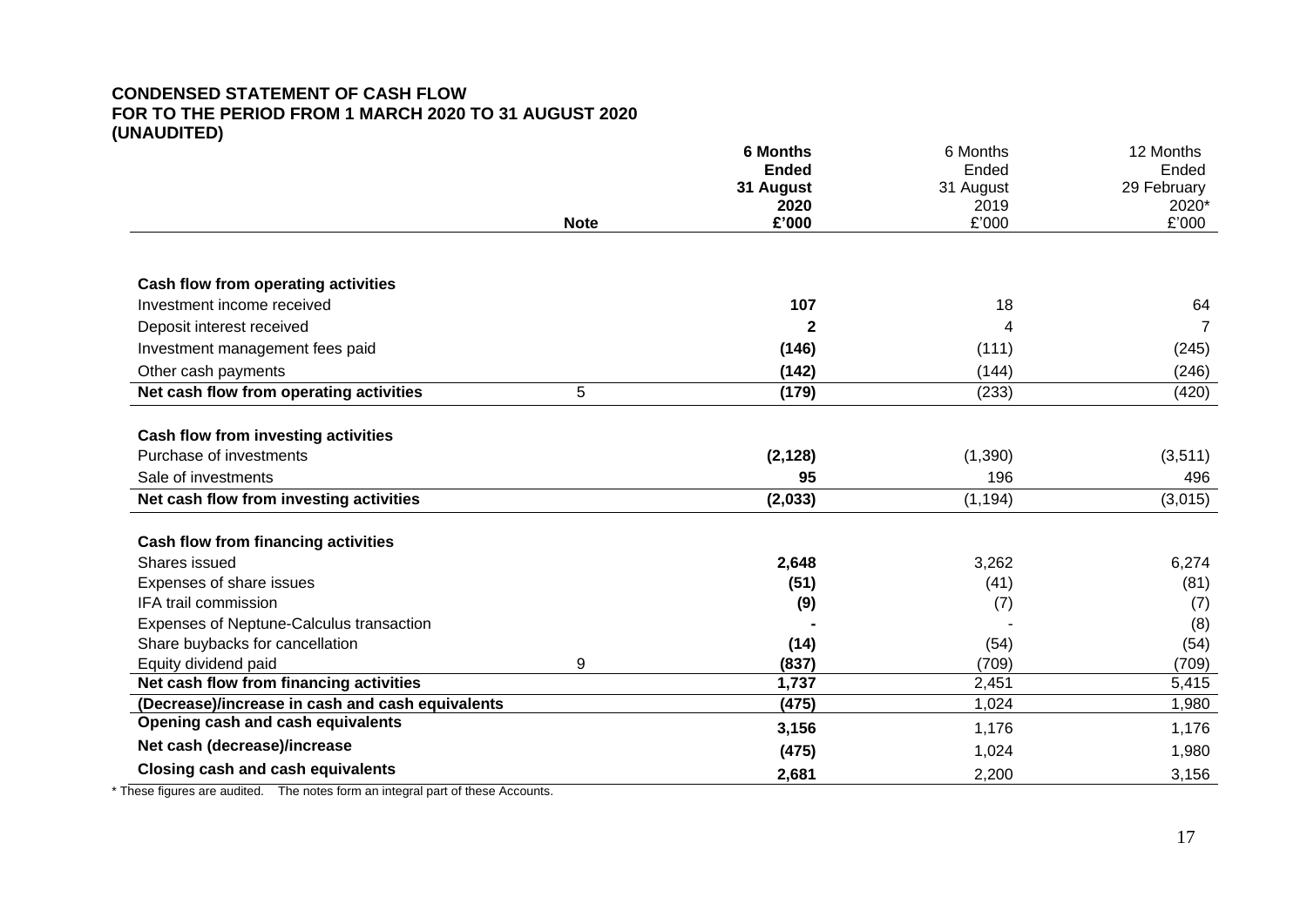# **CONDENSED NOTES TO THE ACCOUNTS**

# **1. Nature of Financial Information**

The unaudited half-yearly financial information does not constitute statutory financial statements as defined in Section 434 of the Companies Act 2006 and has not been reviewed nor audited by the auditors. This information has been prepared on the basis of the accounting policies used in the statutory financial statements of the Company for the year ended 29 February 2020, and in accordance with FRS 104. The statutory financial statements for the year ended 29 February 2020, which contained an unqualified auditors' report, have been lodged with the Registrar of Companies, did not include a reference to any matters to which the auditor drew attention by way of emphasis without qualifying the report and did not contain statements under Section 498(2) or (3) of the Companies Act 2006.

# **2. Return per Share**

|                              | <b>6 Months Ended</b><br>31 August 2020 |         |       | 6 Months Ended<br>31 August 2019 |                |       | 12 Months Ended<br>29 February 2020 |         |       |
|------------------------------|-----------------------------------------|---------|-------|----------------------------------|----------------|-------|-------------------------------------|---------|-------|
|                              | Revenue                                 | Capital | Total | Revenue                          | Capital        | Total | Revenue                             | Capital | Total |
|                              | pence                                   | pence   | pence | pence                            | pence          | pence | pence                               | pence   | pence |
| Return per<br>Ordinary share | (0.3)                                   | (2.0)   | (2.3) | (0.3)                            | $\blacksquare$ | (0.3) | (0.7)                               | (1.9)   | (2.6) |

# **New Ordinary shares**

Revenue return per Ordinary share is based on the net revenue loss on ordinary activities after taxation of £83,922 (31 August 2019: loss £62,180, 29 February 2020: loss £150,950) and on 27,077,156 (31 August 2019: 20,218,168, 29 February 2020: 21,728,528) Ordinary shares, being the weighted average number of Ordinary shares in issue during the period.

Capital return per Ordinary share is based on the net capital loss for the period of £535,498 (31 August 2019: profit £6,118, 29 February 2020: loss £409,408) and on 27,077,156 (31 August 2019: 20,218,168, 29 February 2020: 21,728,528) Ordinary shares, being the weighted average number of Ordinary shares in issue during the period.

Total return per Ordinary share is based on the net loss on ordinary activities for the period of £619,420 (31 August 2019: loss £56,062, 29 February 2020: loss £560,358) and on 27,077,156 (31 August 2019: 20,218,168, 29 February 2020: 21,728,528) Ordinary shares, being the weighted average number of Ordinary shares in issue during the period.

# **3. Taxation on Ordinary Activities**

The estimated effective tax rate at the period end is 0 per cent. This remains unchanged from the prior year end.

#### **4. Net Asset Value per Share**

|                                        | <b>31 August</b> | 31 August | 29 February |
|----------------------------------------|------------------|-----------|-------------|
|                                        | 2020             | 2019      | 2020        |
|                                        | <b>Pence</b>     | Pence     | Pence       |
| Net asset value per new Ordinary share | 64.3             | 72.2      | 70.2        |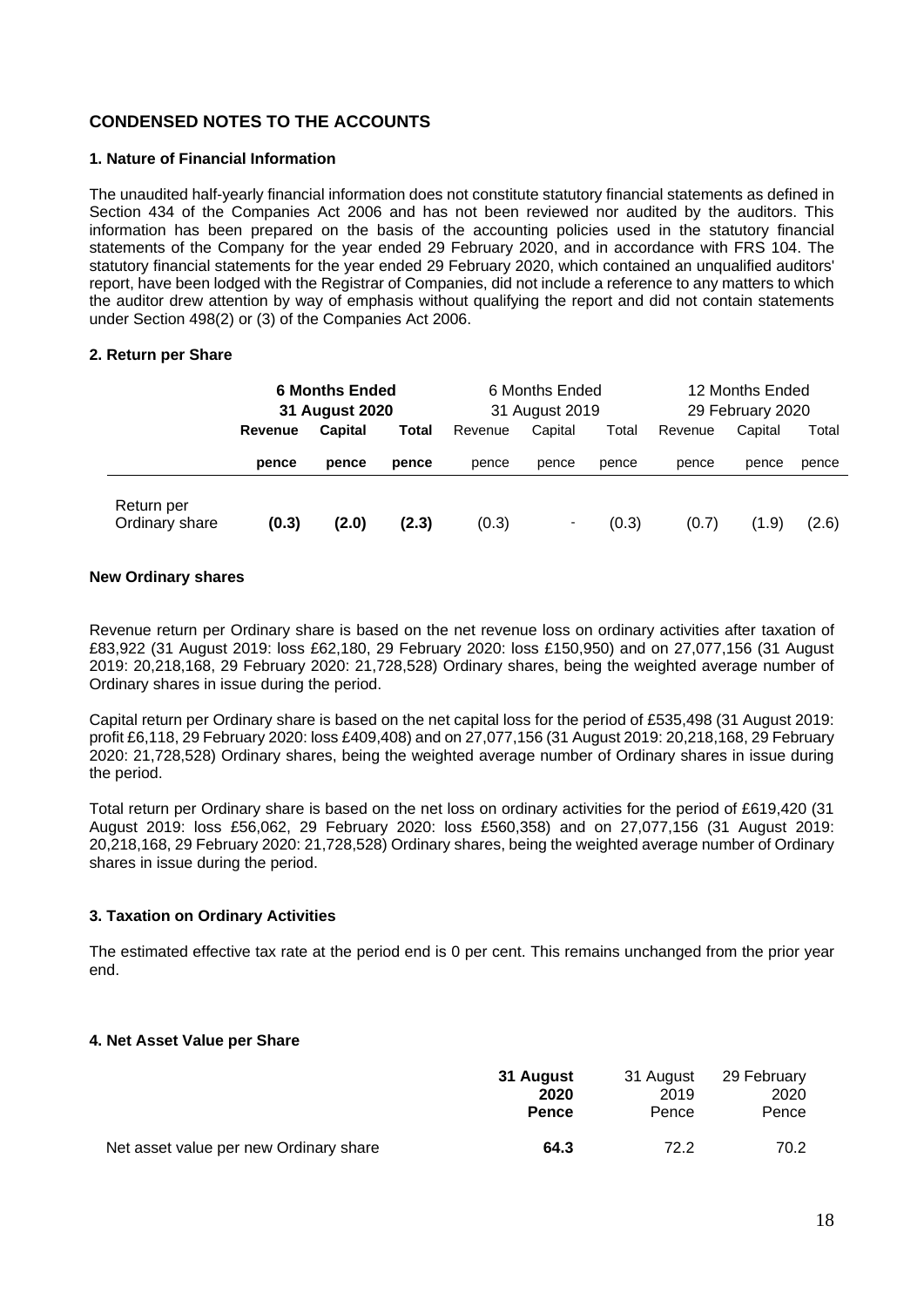The basic net asset value per new Ordinary share is based on net assets (including current period revenue) of £18,584,000 (31 August 2019: £14,996,000, 29 February 2020: £17,453,000) and on 28,914,724 (31 August 2019: 20,770,422, 29 February 2020: 24,862,968) Ordinary shares, being the number of new Ordinary shares in issue at the period end.

# **5. Reconciliation of Net Profit before Tax to Cash Flow from Operating Activities**

|                                        | 31 August | 31 August | 29 February |
|----------------------------------------|-----------|-----------|-------------|
|                                        | 2020      | 2019      | 2020        |
|                                        | £'000     | £'000     | £'000       |
| <b>Ordinary Share Fund</b>             |           |           |             |
| Loss on ordinary activities before tax | (619)     | (56)      | (560)       |
| Loss/(gain) on investments             | 417       | (104)     | 211         |
| Decrease/(increase) in debtors         | 34        | (75)      | (91)        |
| (Decrease)/increase in creditors       | (11)      |           | 20          |
| Cash flow from operating activities    | (179)     | (233)     | (420)       |

# **6. Called up share capital**

|                            |               | 31 August |
|----------------------------|---------------|-----------|
|                            |               | 2020      |
|                            | <b>Number</b> | £'000     |
|                            |               |           |
| Ordinary shares of 1p each | 28,914,724    | 289       |

In April 2020 the Company issued 2,342,066 Ordinary shares for a total consideration of £1,544,000. In July 2020, 1,679,726 Ordinary shares were issued for total consideration of £1,104,000. Also in July 2020, 52,091 Ordinary shares were issued under the Dividend Re-Investment Scheme.

In June 2020, the Company bought back and cancelled 22,127 shares for net consideration of £14,000.

Following the issues and cancellation noted above there were 28,914,724 Ordinary shares in issue as at 31 August 2020.

# **7. Contingent assets and contingent liabilities**

There were no contingent assets or contingent liabilities in existence at 31 August 2020 (31 August 2019: £nil, 29 February 2020: £nil).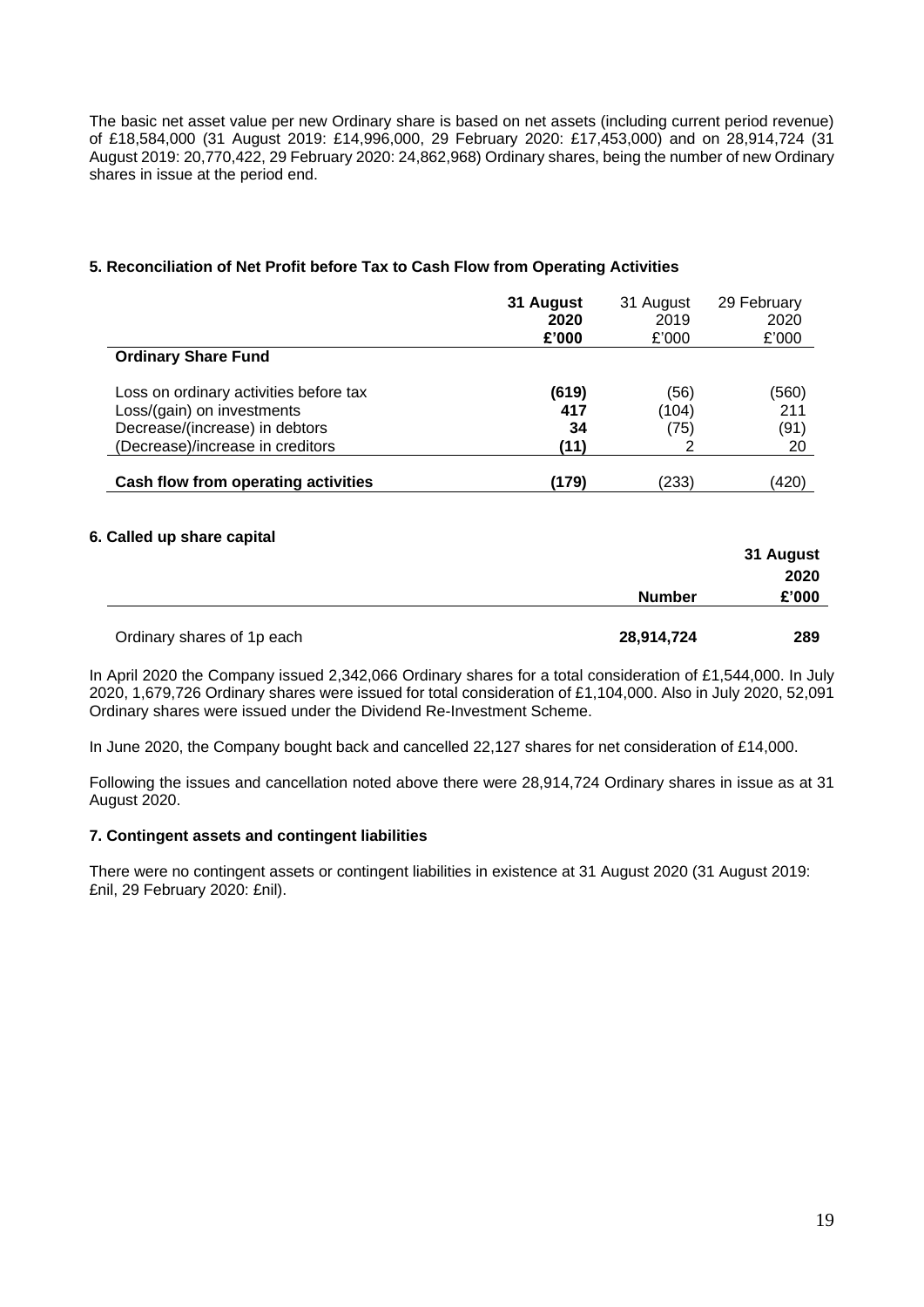# **8. Fair Value Hierarchy**

Investments held at fair value through profit or loss are valued in accordance with IPEV guidelines.

The valuation method used will be the most appropriate valuation methodology for an investment within its market, with regard to the financial health of the investment and the IPEV guidelines. As required by the Standard, an analysis of financial assets and liabilities, which identifies the risk of the Company's holding of such items is provided. The Standard requires an analysis of investments carried at fair value based on the reliability and significance of the information used to measure their fair value.

In order to provide further information on the valuation techniques used to measure assets carried at fair value, we have categorised the measurement basis into a "fair value hierarchy" as follows:

- Quoted market prices in active markets - "Level 1"

Inputs to Level 1 fair values are quoted prices for identical asset in an active market. Quoted in an active market in this context means quoted prices are readily and regularly available and those prices represent actual and regularly occurring market transactions on an arm's length basis. The quoted price is usually the current bid price. The Company's investments in AIM quoted equities and money market funds are classified within this category.

Valued using models with significant observable market inputs - "Level 2"

Inputs to Level 2 fair values are inputs other than quoted prices included within Level 1 that are observable for the asset, either directly or indirectly.

- Valued using models with significant unobservable market inputs - "Level 3"

Inputs to Level 3 fair values are unobservable inputs for the asset. Unobservable inputs may have been used to measure fair value to the extent that observable inputs are not available, thereby allowing for situations in which there is little, if any, market activity for the asset at the measurement date (or market information for the inputs to any valuation models). As such, unobservable inputs reflect the assumptions the Company considers that market participants would use in pricing the asset. The Company's unquoted equities and loan stock are classified within this category. Unquoted investments are valued in accordance with the IPEVCA guidelines.

|                                                                                                                                             | Level 1<br>£'000 | Level 2<br>£'000 | Level 3<br>£'000 | Total<br>£'000  |
|---------------------------------------------------------------------------------------------------------------------------------------------|------------------|------------------|------------------|-----------------|
| <b>Ordinary Share Fund</b>                                                                                                                  |                  |                  |                  |                 |
| Opening book cost<br>Opening unrealised                                                                                                     | 6,822            |                  | 7,706            | 14,528          |
| (depreciation)/appreciation                                                                                                                 | (631)            |                  | 412              | (219)           |
| Opening valuation                                                                                                                           | 6,191            |                  | 8,118            | 14,309          |
| Movements in the period:<br>Purchase at cost<br>Sales - proceeds<br>Sales - realised gains on sales<br>Unrealised gains realised during the |                  |                  | 2,128<br>(95)    | 2,128<br>(95)   |
| period                                                                                                                                      |                  |                  |                  |                 |
| Unrealised investment (losses)/gains                                                                                                        | 615              |                  | (1,028)          | (413)           |
| Closing valuation                                                                                                                           | 6,806            |                  | 9,123            | 15,929          |
| Closing book cost<br>Closing unrealised depreciation                                                                                        | 6,822<br>(16)    |                  | 9,739<br>(616)   | 16,561<br>(632) |
| Closing valuation                                                                                                                           | 6,806            |                  | 9,123            | 15,929          |

During the period there were no transfers between Levels 1, 2 or 3.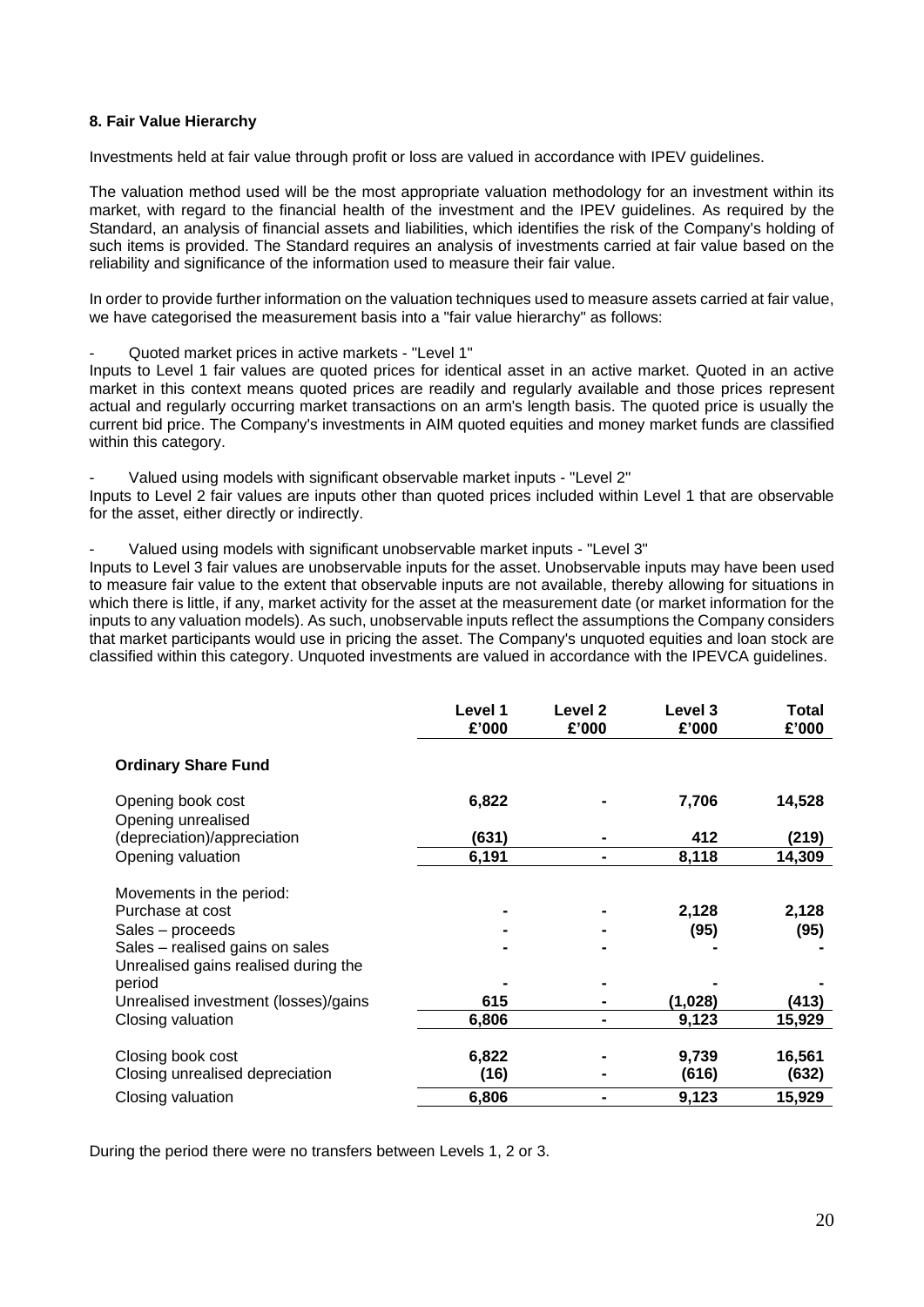# **9. Dividends**

For the year to 29 February 2020, the Ordinary Share Fund declared a final dividend of 3.2p per share on 27,182,907 eligible shares amounting to £870,000. The dividend was paid on 31 July 2020.

Of the total number of eligible shares due this dividend, 26,143,873 were paid in cash, totalling £837,000. The remaining 1,039,034 shares elected to participate in the Dividend Re-Investment Scheme. As a result, a further 52,091 ordinary shares were issued at a value of £33,000.

# **10. Transactions with Related Parties**

John Glencross, a Director of the Company, is considered to be a related party due to his position as Chief Executive and a director of Calculus Capital Limited, the Company's Investment Manager.

Calculus Capital Limited receives an investment manager's fee from the Company. For the 6 months to 31 August 2020, Calculus Capital Limited earned £157,400 (31 August 2019: £130,091; 29 February 2020: £264,358). Calculus Capital Limited also earned a company secretarial fee of £9,000 (31 August 2019: £9,000; 29 February 2020: £18,000).

Calculus Capital Limited has taken on the expenses cap from 15 December 2015. For the 6 months to 31 August 2020, Calculus Capital Limited contributed £nil (31 August 2019: £15,705; 29 February 2020: £nil).

#### **11. Transactions with Investment Managers**

John Glencross, a Director of the Company, is considered to be a related party due to his position as Chief Executive and a director of Calculus Capital Limited, the Company's Investment Manager. He does not receive any remuneration from the Company. He was previously a director of Terrain Energy Limited but he resigned from the board when Evoterra Limited was formed to acquire the share capital of Terrain Energy Limited and MicroEnergy Generation Services Limited. John is a director of Maven Screen Media Limited.

Calculus Capital Limited receives a fee from certain portfolio companies. In the 6 months to 31 August 2020, Calculus Capital charged a monitoring fee to AnTech Limited, Arcis Biotechnology Holdings Limited, Arecor Limited, Blu Wireless Technology, Cloud Trade Technologies Limited, Cornerstone Brands Limited, Duvas Technologies Limited, Essentia Analytics Limited, Every1Mobile Limited, Evoterra Limited, IPV Limited, Maze Theory Limited, Mologic Limited, Money Dashboard Limited, Open Energy Market Limited, Oxford Biotherapeutics Limited, Park Street Shipping Limited, Quai Administration Services Limited, Raindog Films Limited, Rota Geek Limited, Wazoku Limited, Weeding Technologies Limited, WheelRight Limited and Wonderhood Limited.

Calculus Capital Limited charged a fee for the provision of a director to Cloud Trade Technologies Limited, Cornerstone Brands Limited, Essentia Analytics, Every1Mobile Limited, Evoterra Limited, IPV Limited, Maze Theory Limited, Money Dashboard Limited, Open Energy Market, Pico's Limited, Raindog Films Limited, Rota Geek Limited, Wazoku Limited, Weeding Technologies Limited and WheelRight Limited.

Calculus Capital Limited charged an arrangement fee for certain portfolio companies. In the period to 31 August 2020 Calculus Capital Limited received arrangement fees relating to the Company's investments in Maze Theory Limited, Maven Screen Media Limited, MIP Diagnostics Limited, Rota Geek Limited and Wazoku Limited.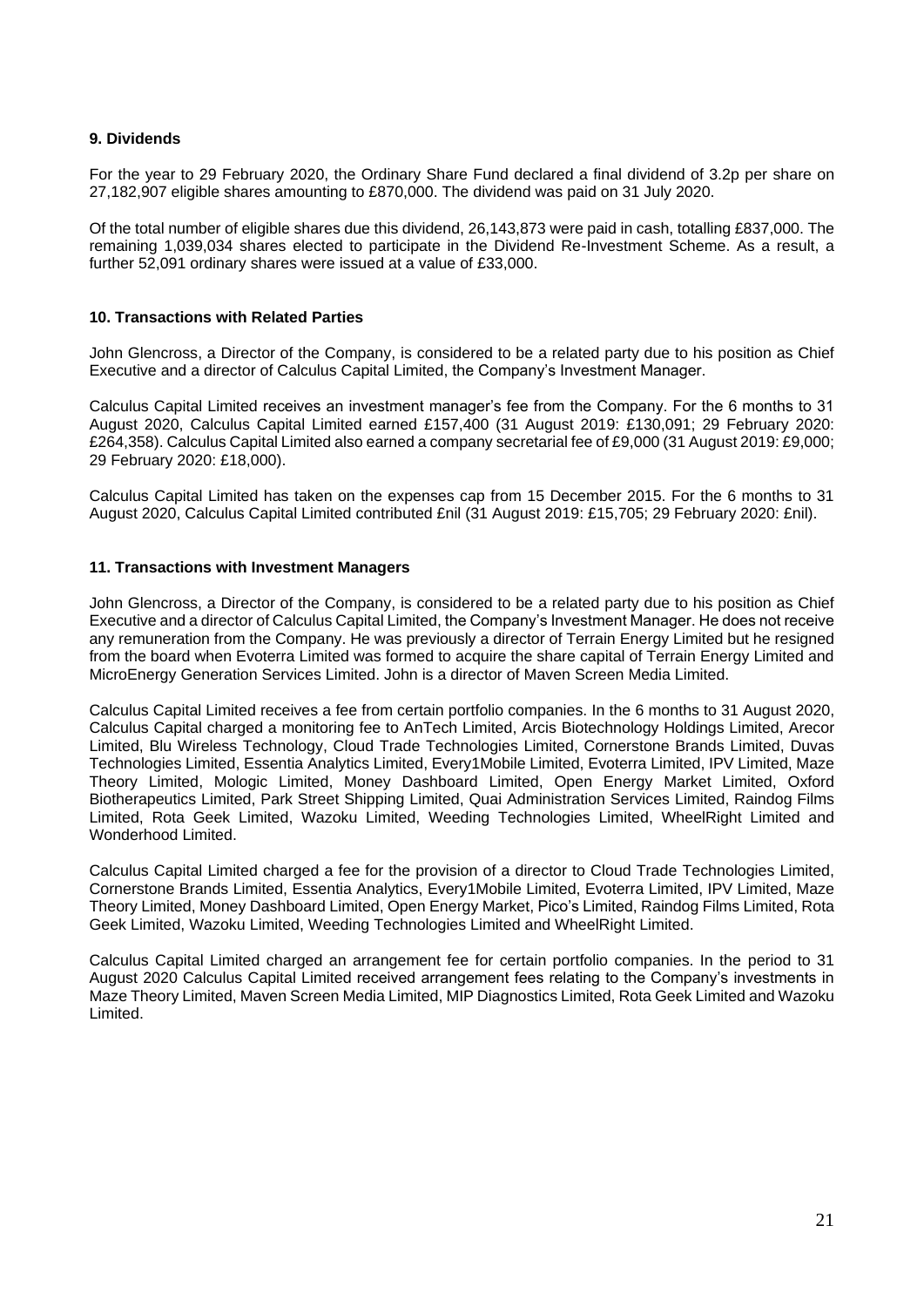The amount received by Calculus Capital which relates to the Company's investment was:

|                                             | <b>6 Months Ended</b><br>31 August 2020<br>£ | <b>6 Months Ended</b><br>31 August 2019<br>£ | <b>12 Months Ended</b><br>29 February 2020<br>£ |
|---------------------------------------------|----------------------------------------------|----------------------------------------------|-------------------------------------------------|
| AnTech Limited                              | 268                                          | 262                                          | 524                                             |
| Arcis Biotechnology Holdings Limited        | 85                                           | 91                                           | 180                                             |
| Arecor Limited                              | 375                                          | 375                                          | 750                                             |
| <b>Blu Wireless Technology Limited</b>      | 1,692                                        | 1,314                                        | 2,641                                           |
| <b>Cloud Trade Technologies Limited</b>     | 2,160                                        | 2,080                                        | 4,213                                           |
| <b>Cornerstone Brands Limited</b>           | 1,680                                        | 1,620                                        | 3,240                                           |
| Duvas Technologies Limited                  | 8,387                                        | 694                                          | 3,344                                           |
| <b>Essentia Analytics Limited</b>           | 1,585                                        | 1,396                                        | 3,118                                           |
| Every1Mobile Limited                        | 3,994                                        | 1,298                                        | 3,518                                           |
| Evoterra Limited                            | 5,507                                        |                                              |                                                 |
| <b>Fiscaltec Limited</b>                    | 1,508                                        |                                              | 8,320                                           |
| <b>IPV Limited</b>                          | 1,113                                        | 192                                          | 2,361                                           |
| Maven Screen Media                          | 8,199                                        |                                              |                                                 |
| Maze Theory Limited                         | 3,897                                        |                                              |                                                 |
| <b>MIP Diagnostics Limited</b>              | 8,999                                        |                                              |                                                 |
| Mologic Limited                             | 340                                          | 378                                          | 719                                             |
| Money Dashboard Limited                     | 893                                          | 341                                          | 793                                             |
| Open Energy Market Limited                  | 1,440                                        | 1,387                                        | 2,782                                           |
| <b>Oxford Biotherapeutics Limited</b>       | 3,089                                        | 1,550                                        | 2,325                                           |
| Park Street Shipping Limited                | 559                                          | 533                                          | 1,066                                           |
| Pico's Limited                              | 200                                          | 557                                          | 1,115                                           |
| <b>Quai Administration Services Limited</b> | 1,339                                        | 698                                          | 2,185                                           |
| Raindog Films Limited                       | 981                                          |                                              |                                                 |
| <b>Rota Geek Limited</b>                    | 16,919                                       |                                              |                                                 |
| Solab Group Limited                         |                                              | 1,732                                        | 2,059                                           |
| <b>Synpromics Limited</b>                   |                                              | 180                                          | 180                                             |
| Wazoku Limited                              | 5,796                                        | 10,050                                       | 3,150                                           |
| <b>Weeding Technologies Limited</b>         | 1,050                                        | 1,013                                        | 2,026                                           |
| <b>WheelRight Limited</b>                   | 978                                          | 628                                          | 964                                             |
| <b>Wonderhood Limited</b>                   | 647                                          |                                              | 11,528                                          |

At 31 August 2020, there was £84,915 owed to Calculus Capital Limited (31 August 2019: £73,032; 29 February 2020: £73,517).

# **12. Post balance sheet events**

In August 2020, Cornerstone acquired FXPress Payments Services Ltd ("FXPress"), a FCA authorised fintech business focused on providing foreign exchange trading services to a primary customer base of small and medium enterprises ("SMEs"), via a reverse takeover and for an all share consideration. FCA approval was granted in early September and a series of resolutions were passed on 2nd October to prepare the company for an AIM market listing, including the re-designation of the company's five classes of ordinary shares into a single class of ordinary shares, a 1 for 100 share consolidation and name change to Cornerstone FS Plc. The company's share price has been adjusted to reflect post-acquisition value accordingly.

Following the acquisition and the disposal of Cornerstone's current business, the company's strategy is to build a significant business in the provision of international payment services for SMEs. Preparations for the IPO are well underway, with Admission to AIM targeted for early December.

On 3 September 2020, the Company issued 800,356 Ordinary Shares under the prospectus approved on 24 September 2019, receiving an on aggregate £4.7 million. The Company subsequently launched a new offer 8 September 2020.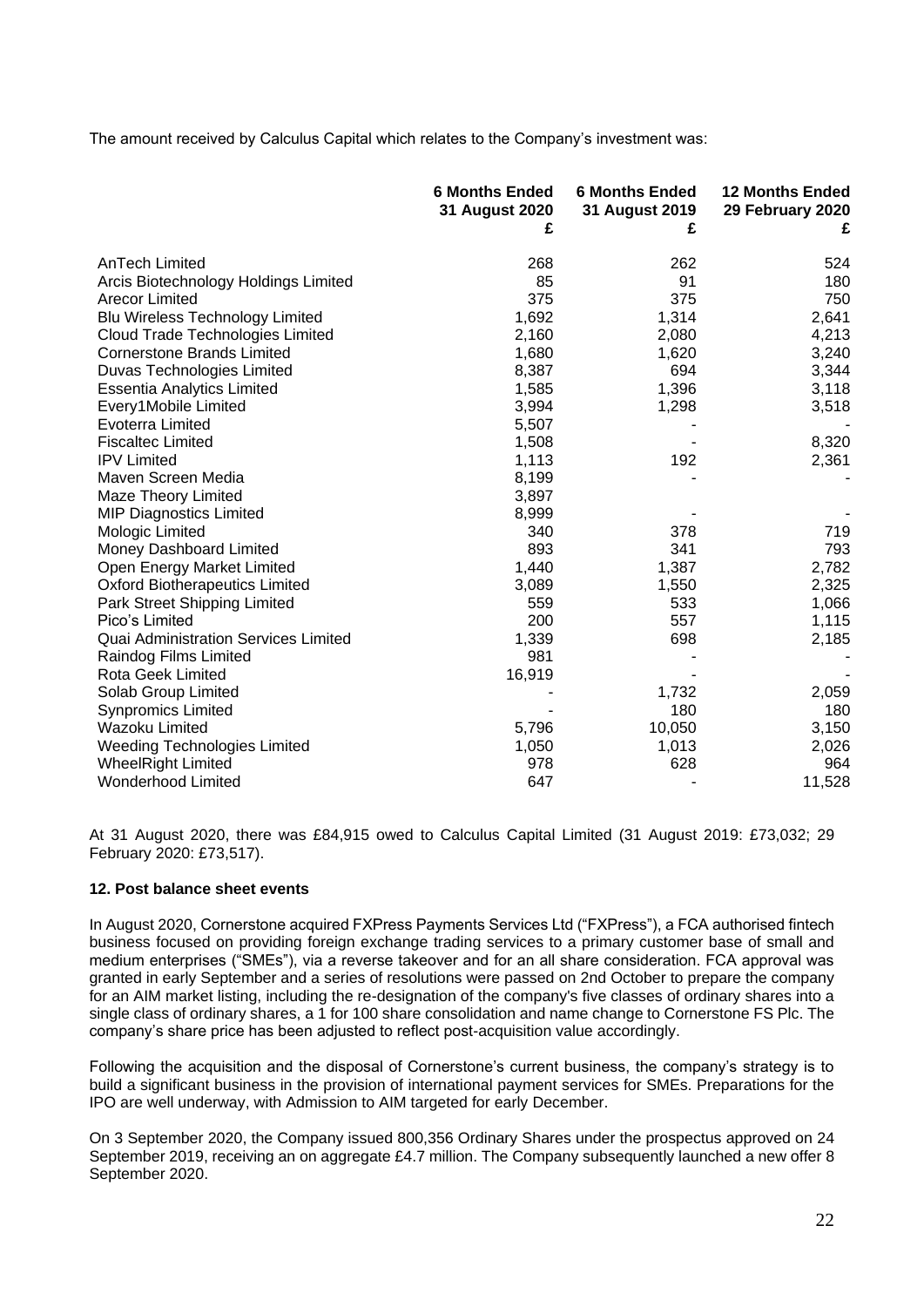In September 2020 the Company has invested £648,000 in Home Team Content, a film and TV production company founded by two of the U.K.'s most exciting young producers, Dominic Buchanan (BAFTA, Royal Television Society and Peabody Award-winning "The End of The F\*\*\*ing World") and Bennett McGhee (Berlin film Festival's 2020 FRIPRESCI winner, "Mogul Mowgli")

On 14 October 2020, the Company invested £620,000 in Thanksbox Limited. Thanksbox Limited whose trading name is "Mo" provides proprietary technology to help organisations reduce employee churn and improve employee engagement and satisfaction. Mo's core product, "Moments", is an intra company social media platform that builds awareness of employees' achievements at work. The company has built a strong product and now works with 20+ customers, including well known organisations such as SHL and William Hill.